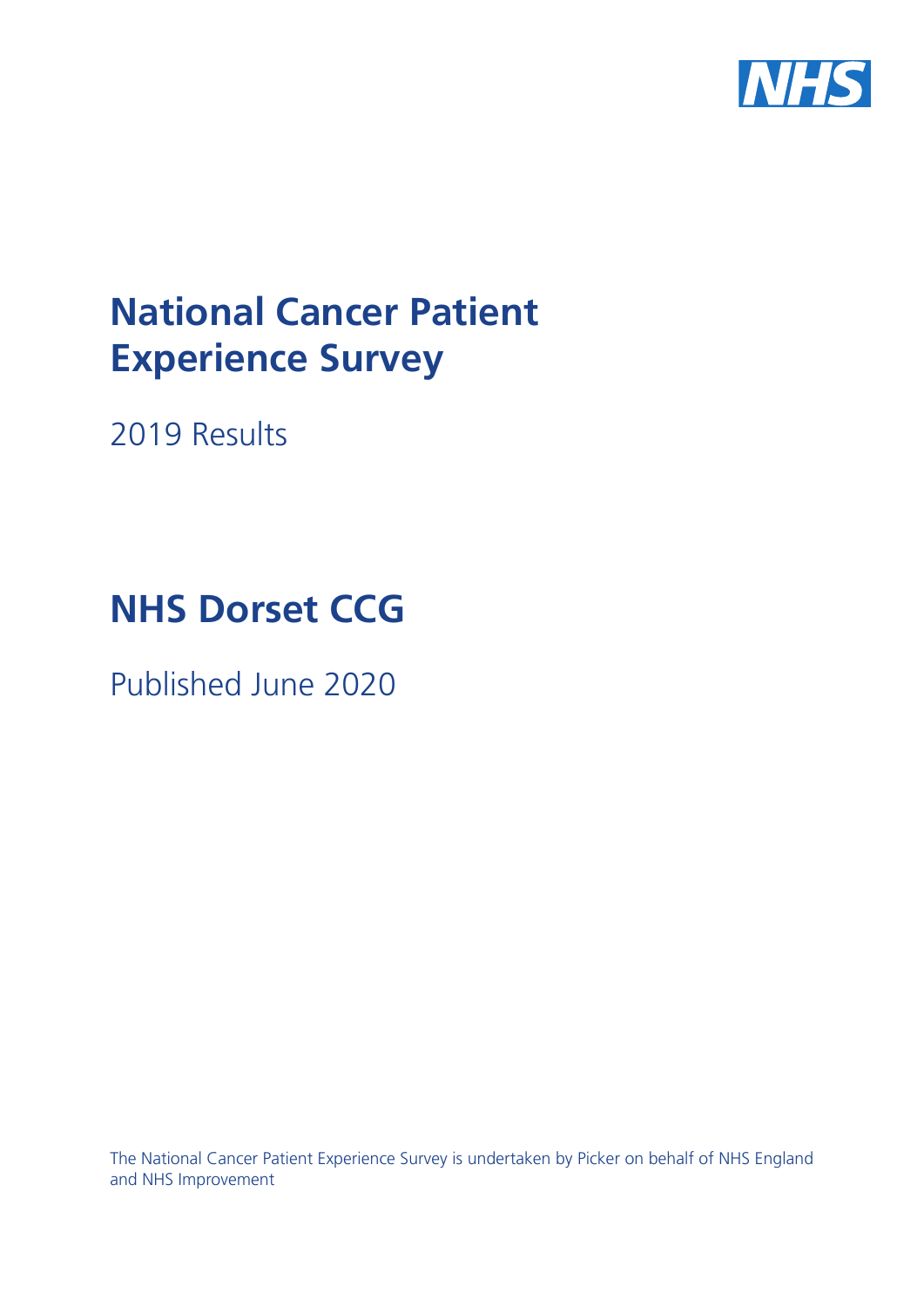# **Executive Summary** Case Mix Adjusted scores

### **Cancer Dashboard Questions**

The following seven questions are included in phase 1 of the Cancer Dashboard developed by Public Health England and NHS England:

Q61. Patient's average rating of care scored from very poor to very good

| $\overline{0}$ | $\overline{2}$                                                | 3 | 4 | 5 | 6 | 7 | 8 | 9   | 10                                                                                            |  |
|----------------|---------------------------------------------------------------|---|---|---|---|---|---|-----|-----------------------------------------------------------------------------------------------|--|
|                |                                                               |   |   |   |   |   |   | 8.9 |                                                                                               |  |
|                |                                                               |   |   |   |   |   |   |     | Q18. Patient definitely involved as much as they wanted in decisions about care and treatment |  |
|                |                                                               |   |   |   |   |   |   |     | Q19. Patient given the name of a CNS who would support them through their treatment           |  |
|                | Q20. Patient found it very or quite easy to contact their CNS |   |   |   |   |   |   |     |                                                                                               |  |
|                |                                                               |   |   |   |   |   |   |     | Q39. Patient always felt they were treated with respect and dignity while in hospital         |  |
| 96%            | leaving hospital                                              |   |   |   |   |   |   |     | Q41. Hospital staff told patient who to contact if worried about condition or treatment after |  |
| 60%            | treatment                                                     |   |   |   |   |   |   |     | Q55. General practice staff definitely did everything they could to support patient during    |  |
|                |                                                               |   |   |   |   |   |   |     |                                                                                               |  |

### **Questions Outside Expected Range**

|                                                                                                                       |            | Case Mix Adjusted Scores   |                            |                   |
|-----------------------------------------------------------------------------------------------------------------------|------------|----------------------------|----------------------------|-------------------|
|                                                                                                                       | 2019 Score | Lower<br>Expected<br>Range | Upper<br>Expected<br>Range | National<br>Score |
| Q6. The length of time waiting for the test to be done was about right                                                | 90%        | 86%                        | 90%                        | 88%               |
| Q7. Test results explained in completely understandable way                                                           | 83%        | 78%                        | 82%                        | 80%               |
| Q11. Patient felt they were told sensitively that they had cancer                                                     | 88%        | 84%                        | 88%                        | 86%               |
| Q13. Patient given easy to understand written information about the type of cancer they<br>had                        | 77%        | 72%                        | 77%                        | 74%               |
| Q16. Patient definitely given practical advice and support in dealing with side effects of<br>treatment               | 70%        | 65%                        | 70%                        | 67%               |
| Q20. Patient found it very or quite easy to contact their CNS                                                         | 89%        | 82%                        | 87%                        | 85%               |
| Q21. Patient got understandable answers to important questions all or most of the time                                | 91%        | 86%                        | 89%                        | 87%               |
| Q22. Hospital staff gave information about support or self-help groups for people with<br>cancer                      | 91%        | 86%                        | 90%                        | 88%               |
| Q23. Hospital staff discussed or gave information about the impact cancer could have on<br>day to day activities      | 86%        | 82%                        | 86%                        | 84%               |
| Q43. Patient definitely found hospital staff to discuss worries or fears during their outpatient<br>or day case visit | 74%        | 68%                        | 73%                        | 71%               |
| Q44. Cancer doctor had the right documents at patient's last outpatient appointment                                   | 98%        | 95%                        | 97%                        | 96%               |
|                                                                                                                       |            |                            |                            | 2/28              |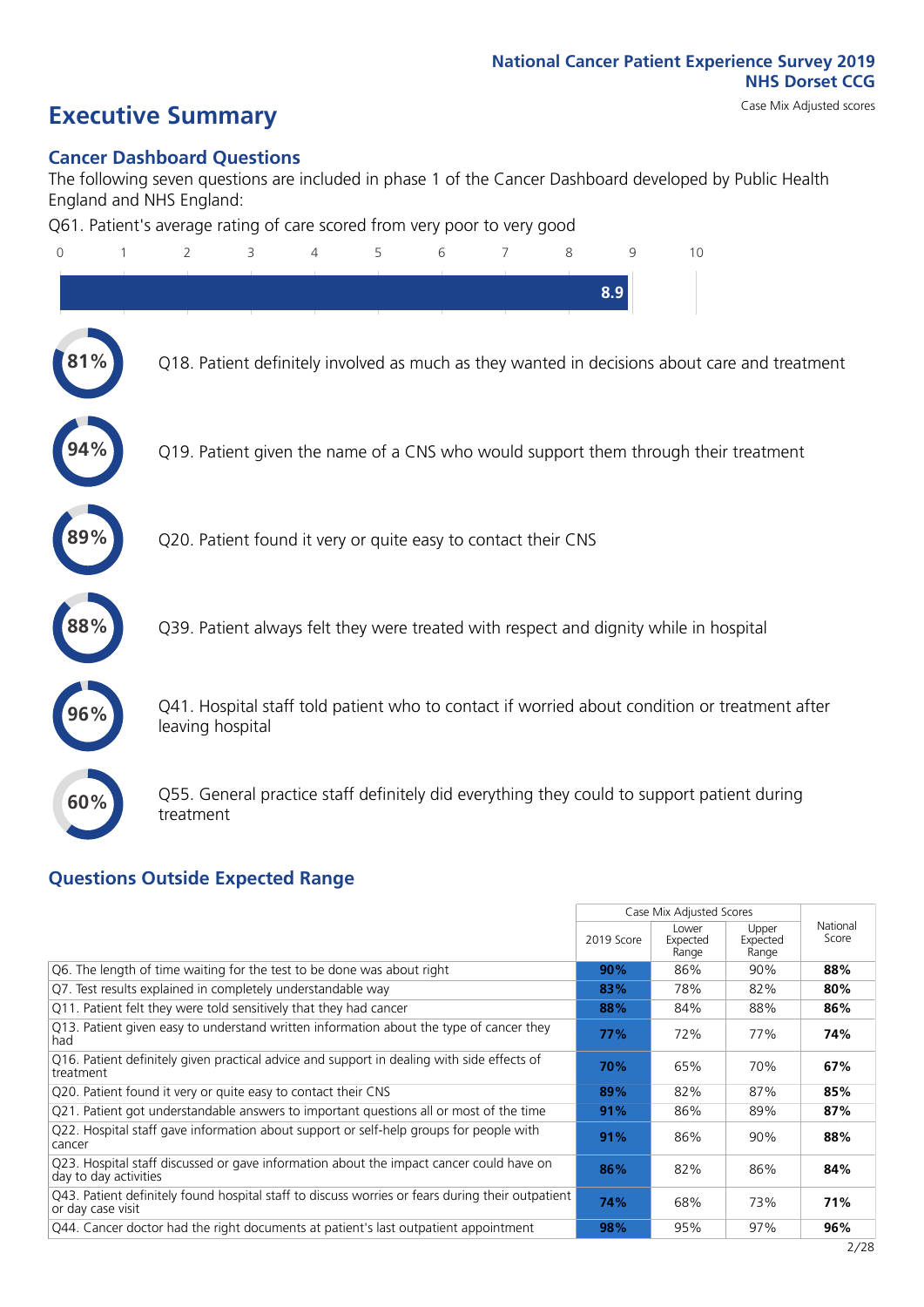|                                                                                                                |            | Case Mix Adjusted Scores   |                            |                   |
|----------------------------------------------------------------------------------------------------------------|------------|----------------------------|----------------------------|-------------------|
|                                                                                                                | 2019 Score | Lower<br>Expected<br>Range | Upper<br>Expected<br>Range | National<br>Score |
| Q51. Hospital staff definitely gave family or someone close all the information needed to<br>help care at home | 65%        | 57%                        | 63%                        | 60%               |
| Q52. Patient definitely given enough support from health or social services during treatment                   | 62%        | 46%                        | 58%                        | 52%               |
| Q53. Patient definitely given enough support from health or social services after treatment                    | 51%        | 40%                        | 50%                        | 45%               |
| Q56. Different people treating and caring for patient always work well together to give best<br>possible care  | 78%        | 70%                        | 75%                        | 73%               |
| Q58. Overall the administration of care was good or very good                                                  | 92%        | 87%                        | 90%                        | 89%               |
| [Q59] Patient felt length of time for attending clinics and appointments for cancer was about<br>right         | 81%        | 64%                        | 75%                        | 69%               |
| Q61. Patient's average rating of care scored from very poor to very good                                       | 8.9        | 8.7                        | 8.9                        | 8.8               |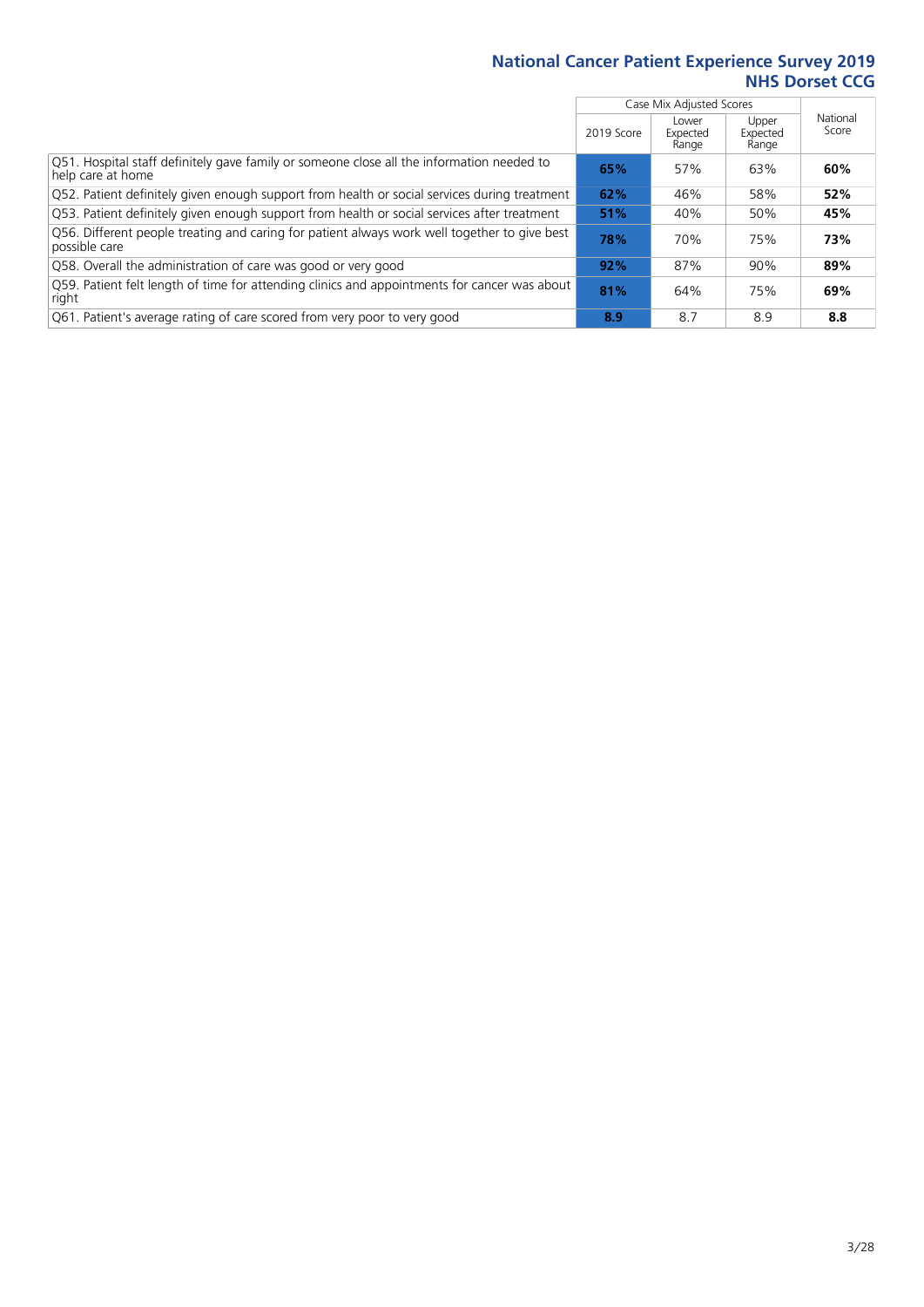### **Introduction**

The National Cancer Patient Experience Survey 2019 is the ninth iteration of the survey first undertaken in 2010. It has been designed to monitor national progress on cancer care; to provide information to drive local quality improvements; to assist commissioners and providers of cancer care; and to inform the work of the various charities and stakeholder groups supporting cancer patients.

The survey was overseen by a national Cancer Patient Experience Advisory Group. This Advisory Group set the principles and objectives of the survey programme and guided questionnaire development. The survey was commissioned and managed by NHS England. The survey provider, Picker, is responsible for designing, running and analysing the survey.

The 2019 survey involved 143 NHS Trusts. Out of 111,366 people, 67,858 people responded to the survey, yielding a response rate of 61%.

### **Methodology**

### **Eligibility, eldwork and survey methods**

The sample for the survey included all adult (aged 16 and over) NHS patients, with a confirmed primary diagnosis of cancer, discharged from an NHS Trust after an inpatient episode or day case attendance for cancer related treatment in the months of April, May and June 2019. The fieldwork for the survey was undertaken between December 2019 and March 2020.

As in the previous four years, the survey used a mixed mode methodology. Questionnaires were sent by post, with two reminders where necessary, but also included an option to complete the questionnaire online. A Freephone helpline and email was available for respondents to opt out, ask questions about the survey, enable them to complete their questionnaire over the phone and provide access to a translation and interpreting facility for those whose first language was not English.

### **Case-mix adjustment**

Both unadjusted and adjusted scores are presented in this report. Case-mix adjusted scores allows us to account for the impact that differing patient populations might have on results. By using the case-mix adjusted estimates we can obtain a greater understanding of how a CCG is performing given their patient population. The factors taken into account in this case-mix adjustment are gender, age, ethnic group, deprivation, and tumour group.

### **Scoring methodology**

Fifty-two questions from the questionnaire are scored as these questions relate directly to patient experience. For all but one question (Q61), scores are presented as the percentage of positive responses out of all scored responses. For Q61, respondents rate their overall care on a scale of 0 to 10, of which the average was calculated for this question's presented score. The percentages in this report have been rounded to the nearest percentage point. Therefore, in some cases the figures do not appear to add up to 100%.

### **Statistical significance**

In the reporting of 2019 results, appropriate statistical tests have been undertaken to identify unadjusted scores for which the change over time is 'statistically significant'. Thirty-seven scored questions in 2019 have been compared with those of 2018 and a statistically significant change between the two years has been reported where identified.

For the scored questions that are comparable beyond 2018, statistically significant change over the five years has also been reported where identified. A statistically significant difference means that the change in the result is very unlikely to have occurred by sampling variation.

### **Suppression**

#### **Question-level suppression**

For scores where the base size per question is  $<$ 21, the score will be suppressed and replaced with an asterisk (\*). The base size will include neutral response options.

### **Double suppression**

If any group within a particular sub-group breakdown (such as the tumour group breakdown) has <21 responses, then the figure for this particular group is suppressed and replaced with an asterisk (\*). If there is only one group within the sub-group breakdown that has <21 respondents, and is therefore suppressed, the group with the next lowest number of respondents is also supressed and replaced with an asterisk (\*) (regardless if it is greater than or less than 21).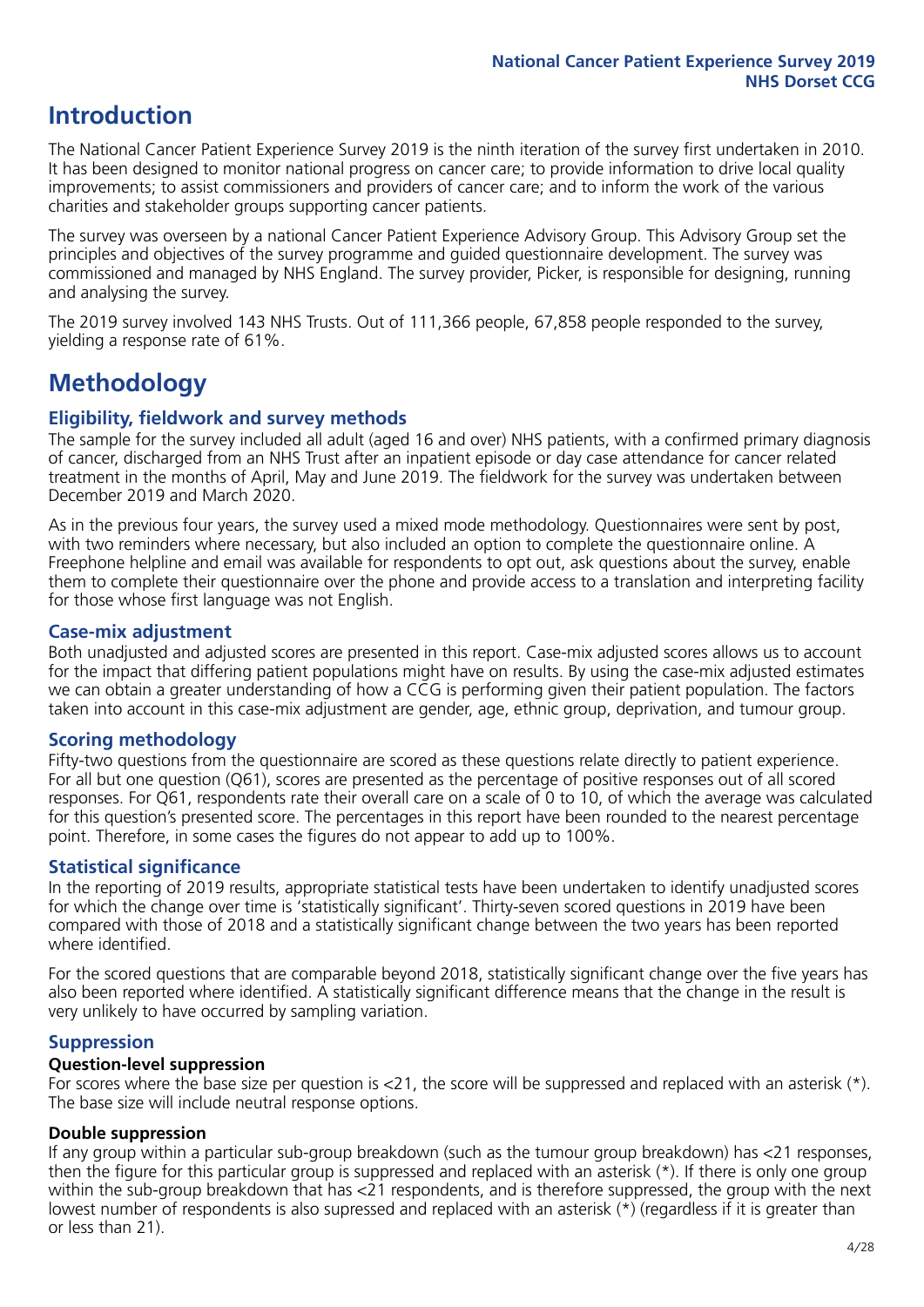### **Understanding the results**

This report shows how this CCG scored for each question in the survey, compared with national results and previous year's results. It is aimed at helping individual CCGs to understand their performance and identify areas for local improvement. Below is a description of the type of results presented within this report and how to understand them.

#### **Expected range charts**

The expected range charts in this report show a bar with the lowest and highest score received for each question nationally. Within this bar, an expected range is given (in grey) and a black diamond represents the actual score for this CCG.

CCGs whose score is above the upper limit of the expected range (in the dark blue) are positive outliers, with a score statistically significantly higher than the national mean. This indicates that the CCG performs better than what CCGs of the same size and demographics are expected to perform. The opposite is true if the score is below the lower limit of the expected range (in the light blue); these are negative outliers. For scores within the expected range (in the grey), the score is what we would expect given the CCG's size and demographics.

#### **Comparability tables**

The comparability tables show the 2018 and 2019 unadjusted scores for this CCG for each scored question. If there is a significant change from 2018 and 2019 or overall from 2015 to 2019, an arrow will be presented for the direction of change. The adjusted 2019 score will also be presented for each scored question along with the lower and upper expected range and national score. Scores above the upper limit of the expected range will be highlighted dark blue, scores below the lower limit of the expected range will be highlighted light blue, and scores within the lower and upper limit of the expected ranges will be highlighted grey.

### **Tumour type tables**

The tumour type tables show the unadjusted scores for each scored question for each of the 13 tumour groups. The national score for that tumour group is also shown. Unadjusted scores for the same tumour type across different CCGs may not be comparable, as they do not account for the impact that differing patient populations might have on results. Central nervous system is abbreviated as 'CNS' and lower gastrointestinal tract is abbreviated as 'LGT' throughout this report.

### **Year on year charts**

The year on year charts show five columns representing the unadjusted scores of the last five years (2015, 2016, 2017, 2018 and 2019) for each scored question.

#### **Notes on specific questions**

Following the development phase of the 2019 survey, several changes were made to the questionnaire. Six scored questions were amended (Q5, Q18, Q30, Q35, Q56 and Q60) and one non-scored question (Q29) was amended that impacted the comparability of questions Q30 to Q41. Of all questions changed or impacted by change, only Q60 is presented with historical comparisons; though the results should be interpreted with caution.

### **Unadjusted data and case-mix adjusted data**

Unadjusted data should be used to see the actual responses from patients relating to the CCG. Case-mix adjusted data, together with expected ranges, should be used to understand whether the results are significantly higher or lower than national results taking account of the patient mix.

### **Further information**

This research was carried out in accordance with the international standard for organisations conducting social research (accreditation to ISO20252:2012; certificate number GB08/74322). The 2019 survey data has been produced and published in line with the Code of Practice for Official Statistics.

For more information on the methodology, please see the Technical Document. It can be viewed along with the 2019 questionnaire and survey quidance on the website at [www.ncpes.co.uk](https://www.ncpes.co.uk/supporting-documents). For all other outputs at National, Trust, CCG and Cancer Alliance level, please see the PDF reports, Excel tables and dashboards at [www.ncpes.co.uk.](https://www.ncpes.co.uk/current-results)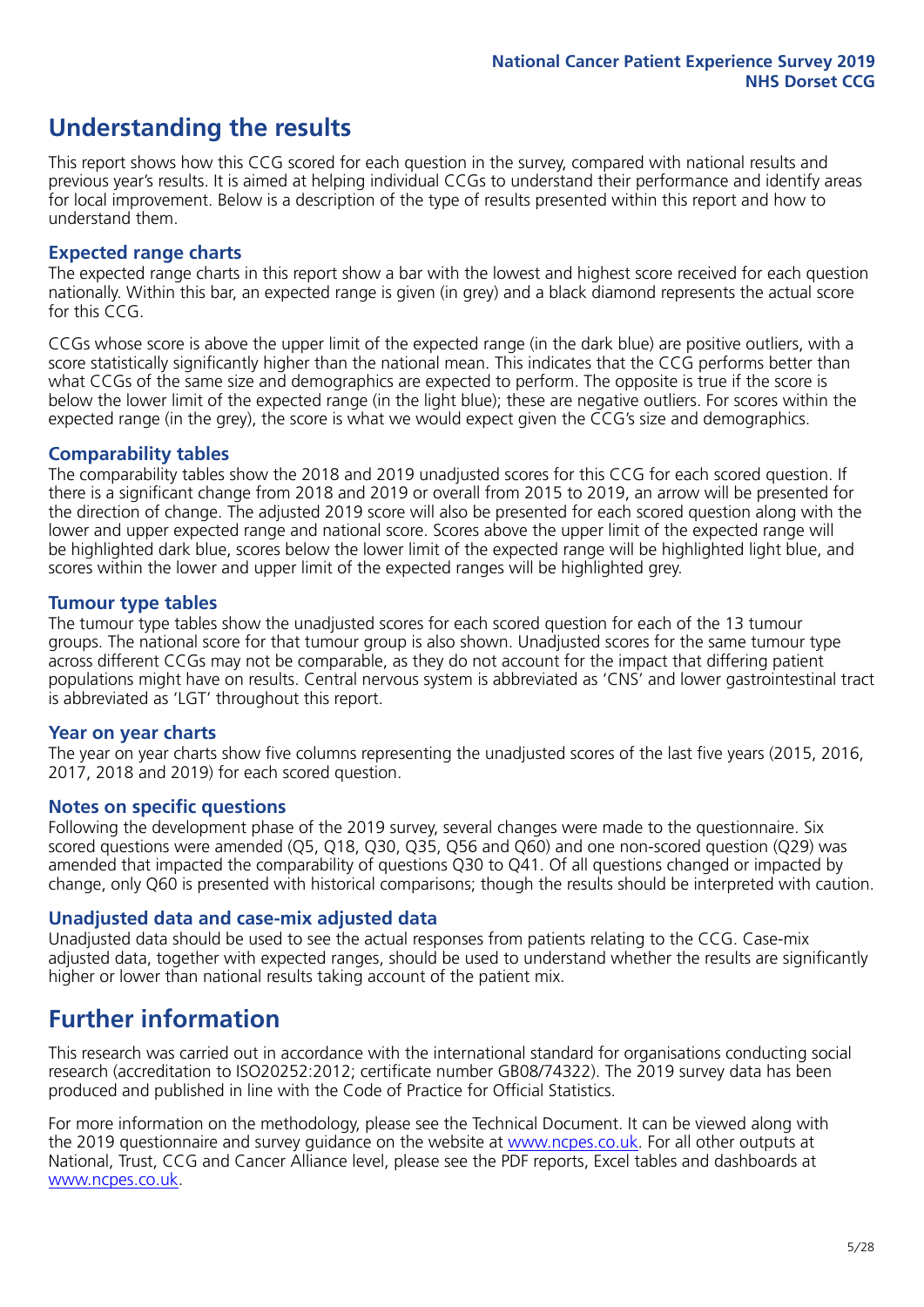### **Response Rate**

### **Overall Response Rate**

1,446 patients responded out of a total of 2,176 patients, resulting in a response rate of 66%.

|            | Sample Size | Adjusted<br>Sample | Completed | Response Rate |
|------------|-------------|--------------------|-----------|---------------|
| <b>CCG</b> | 2.351       | 2,176              | 1.446     | 66%           |
| National   | 119.855     | 111.366            | 67,858    | 61%           |

#### **Respondents by Survey Type**

|                            | Number of<br>Respondents |
|----------------------------|--------------------------|
| Online                     | 149                      |
| Paper                      | 1,297                    |
| Phone                      | Ω                        |
| <b>Translation Service</b> |                          |

### **Respondents by Tumour Group**

|                      | Number of<br>Respondents |
|----------------------|--------------------------|
| Brain / CNS          | 7                        |
| <b>Breast</b>        | 283                      |
| Colorectal / LGT     | 166                      |
| Gynaecological       | 69                       |
| Haematological       | 259                      |
| <b>Head and Neck</b> | 35                       |
| Lung                 | 98                       |
| Prostate             | 110                      |
| Sarcoma              | 15                       |
| Skin                 | 51                       |
| <b>Upper Gastro</b>  | 83                       |
| Urological           | 103                      |
| Other                | 167                      |

### **Respondents by Age and Gender**

Respondents year of birth has been used to determine age. This information has been amalgamated into 8 age bands. The age and gender distribution for the CCG was as follows:

|        | Age 16-24 | Age 25-34 | Age 35-44 | Age 45-54 | Age 55-64 | Age 65-74 | Age 75-84 | Age 85+ | Total |
|--------|-----------|-----------|-----------|-----------|-----------|-----------|-----------|---------|-------|
| Male   |           |           |           | 38        | 120       | 270       | 204       | 50      | 693   |
| Female |           |           | 24        | 97        | 167       | 266       | 152       | 37      | 753   |
| Total  |           |           | 30        | 135       | 287       | 536       | 356       | 87      | .446  |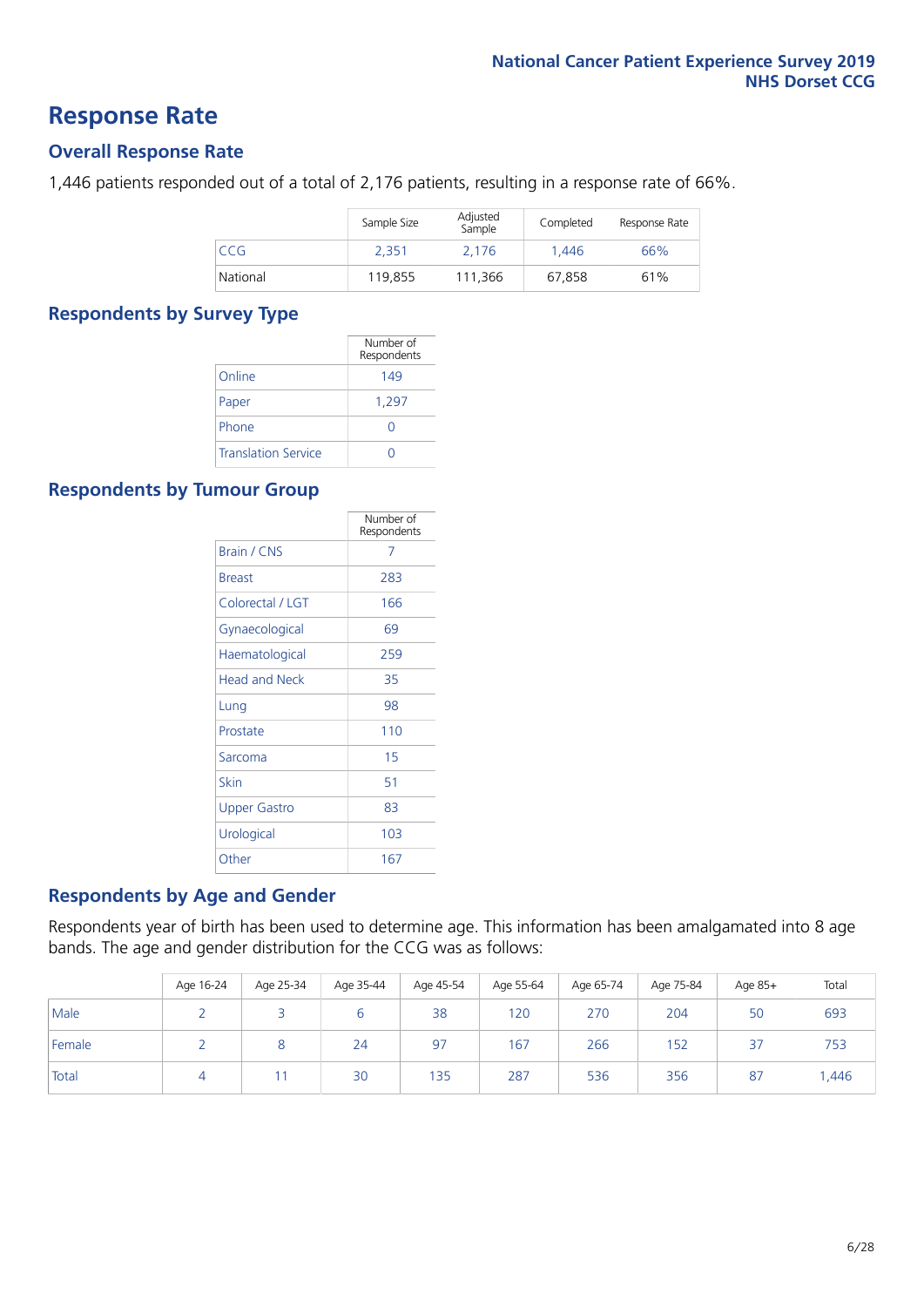# **Expected Range Charts**

| Lower Expected Range<br>Average                                                                                                                                                                                                                                                                                                                                                                                                                                                                                             |       |     |     |     | Upper Expected Range |     |                 |                   | Case Mix Adjusted Score |                                                                     |                 |
|-----------------------------------------------------------------------------------------------------------------------------------------------------------------------------------------------------------------------------------------------------------------------------------------------------------------------------------------------------------------------------------------------------------------------------------------------------------------------------------------------------------------------------|-------|-----|-----|-----|----------------------|-----|-----------------|-------------------|-------------------------|---------------------------------------------------------------------|-----------------|
| <b>SEEING YOUR GP</b><br>Q1. Saw GP once or twice before being told they needed to go to<br>hospital<br>Q2. Patient thought they were seen as soon as necessary                                                                                                                                                                                                                                                                                                                                                             | 0%    | 10% | 20% | 30% | 40%                  | 50% | 60%             | 70%               | 80%<br>79%              | 86%                                                                 | 90% 100%        |
| <b>DIAGNOSTIC TESTS</b><br>Q5. Received all the information needed about the test<br>Q6. The length of time waiting for the test to be done was about<br>right<br>Q7. Test results explained in completely understandable way                                                                                                                                                                                                                                                                                               | 0%    | 10% | 20% | 30% | 40%                  | 50% | 60%             | 70%               | 80%<br>83%              | 90%                                                                 | 90% 100%<br>96% |
| <b>FINDING OUT WHAT WAS WRONG WITH YOU</b><br>Q10. Patient told they could bring a family member or friend when<br>first told they had cancer<br>Q11. Patient felt they were told sensitively that they had cancer<br>Q12. Patient completely understood the explanation of what was<br>wrong<br>Q13. Patient given easy to understand written information about<br>the type of cancer they had                                                                                                                             | 0%    | 10% | 20% | 30% | 40%                  | 50% | 60%             | 70%<br>74%        | 80%<br>80%<br>77%       | 88%                                                                 | 90% 100%        |
| <b>DECIDING THE BEST TREATMENT FOR YOU</b><br>Q14. Patient felt that treatment options were completely explained<br>Q15. Patient felt possible side effects were definitely explained in<br>an understandable way<br>Q16. Patient definitely given practical advice and support in dealing<br>with side effects of treatment<br>Q17. Patient definitely told about side effects that could affect<br>them in the future<br>Q18. Patient definitely involved as much as they wanted in<br>decisions about care and treatment | $0\%$ | 10% | 20% | 30% | 40%                  | 50% | 60%<br>56%<br>◆ | 70%<br>73%<br>70% | 80%<br>82%<br>81%       |                                                                     | 90% 100%        |
| <b>CLINICAL NURSE SPECIALIST (CNS)</b><br>Q19. Patient given the name of a CNS who would support them<br>through their treatment<br>Q20. Patient found it very or quite easy to contact their CNS<br>Q21. Patient got understandable answers to important questions<br>all or most of the time                                                                                                                                                                                                                              | 0%    | 10% | 20% | 30% | 40%                  | 50% | 60%             | 70%               | 80%                     | 94%<br>89%<br>$\blacklozenge$<br>91%<br>$\color{blue}\blacklozenge$ | 90% 100%        |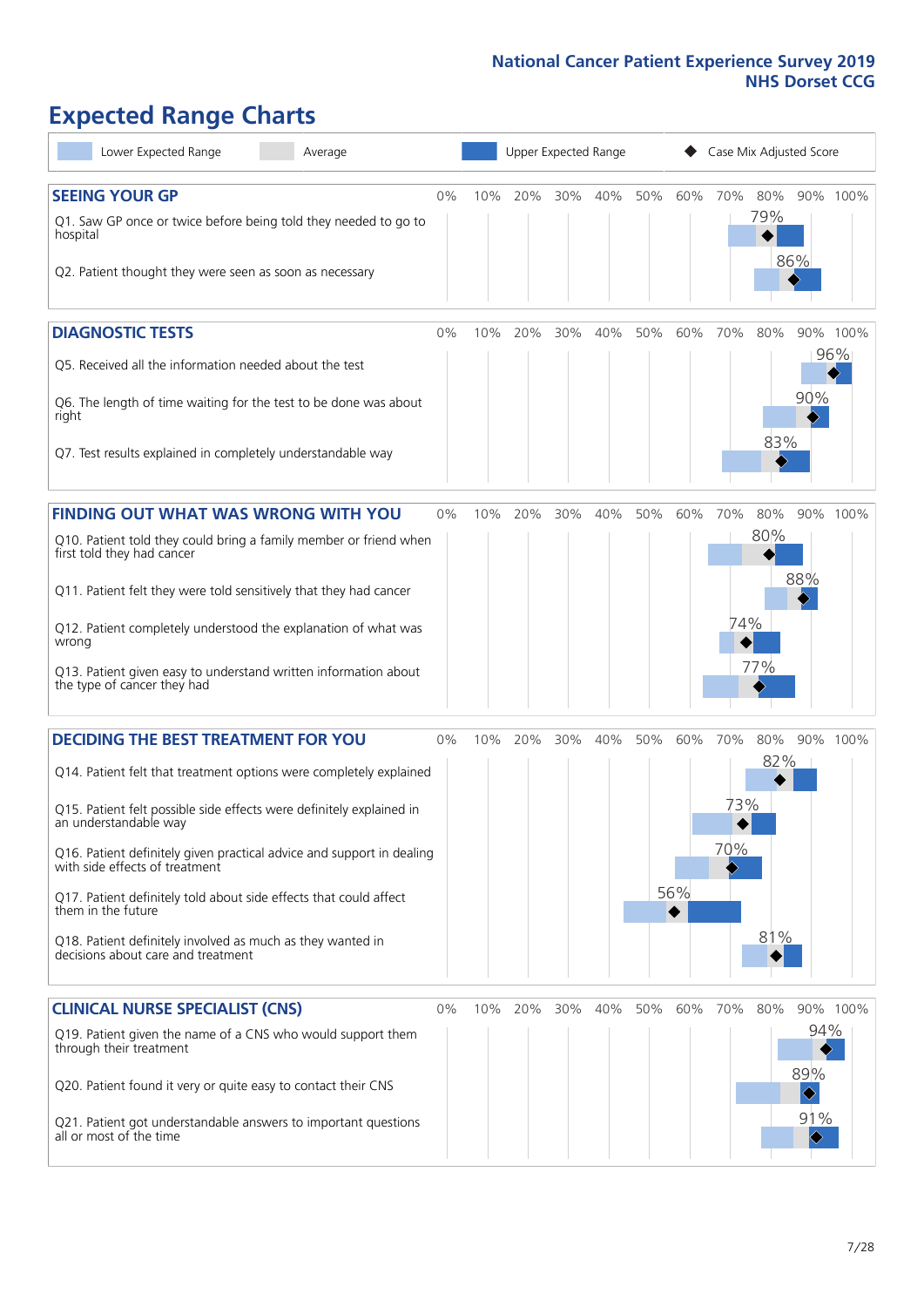# **Expected Range Charts**

| Lower Expected Range<br>Average                                                                                   |    |     |     | Upper Expected Range |     |     |     | Case Mix Adjusted Score |     |     |          |
|-------------------------------------------------------------------------------------------------------------------|----|-----|-----|----------------------|-----|-----|-----|-------------------------|-----|-----|----------|
| <b>SUPPORT FOR PEOPLE WITH CANCER</b><br>Q22. Hospital staff gave information about support or self-help          | 0% | 10% | 20% | 30%                  | 40% | 50% |     | 60% 70%                 | 80% | 91% | 90% 100% |
| groups for people with cancer<br>Q23. Hospital staff discussed or gave information about the impact               |    |     |     |                      |     |     |     |                         |     | 86% |          |
| cancer could have on day to day activities                                                                        |    |     |     |                      |     |     |     | 66%                     |     |     |          |
| Q24. Hospital staff gave information on getting financial help or<br>possible benefits                            |    |     |     |                      |     |     |     |                         |     |     |          |
| Q25. Hospital staff told patient they could get free prescriptions                                                |    |     |     |                      |     |     |     |                         | 85% |     |          |
| <b>OPERATIONS</b>                                                                                                 | 0% | 10% | 20% | 30%                  | 40% | 50% | 60% | 70%                     | 80% |     | 90% 100% |
| Q27. Beforehand, patient had all the information needed about the<br>operation                                    |    |     |     |                      |     |     |     |                         |     |     | 96%      |
| Q28. Afterwards, staff completely explained how operation had<br>gone in understandable way                       |    |     |     |                      |     |     |     |                         | 80% |     |          |
| <b>HOSPITAL CARE AS AN INPATIENT</b>                                                                              | 0% | 10% | 20% | 30%                  | 40% | 50% | 60% | 70%                     | 80% |     | 90% 100% |
| Q30. Hospital staff didn't talk in front of patient as if patient wasn't<br>there                                 |    |     |     |                      |     |     |     |                         | 85% | 86% |          |
| Q31. Patient had confidence and trust in all doctors treating them                                                |    |     |     |                      |     |     |     |                         |     |     |          |
| Q32. Patient's family or someone close definitely felt able to talk to<br>a doctor                                |    |     |     |                      |     |     |     | 74%                     |     |     |          |
| Q33. Patient had confidence and trust in all the ward nurses<br>treating them                                     |    |     |     |                      |     |     |     | 75%                     |     |     |          |
| Q34. Patient thought there were always or nearly always enough<br>nurses on duty to care for them                 |    |     |     |                      |     |     |     | 67%                     |     |     |          |
| Q35. All hospital staff asked patient what name they prefer to be<br>called by                                    |    |     |     |                      |     |     |     |                         | 77% |     |          |
| Q36. Patient always given enough privacy when discussing<br>condition or treatment                                |    |     |     |                      |     |     |     |                         |     | 87% |          |
| Q37. Patient definitely found hospital staff to discuss worries or<br>fears during their inpatient visit          |    |     |     |                      |     |     | 55% |                         |     |     |          |
| Q38. Hospital staff definitely did everything they could to help<br>control pain                                  |    |     |     |                      |     |     |     |                         |     | 85% |          |
| Q39. Patient always felt they were treated with respect and dignity<br>while in hospital                          |    |     |     |                      |     |     |     |                         |     | 88% |          |
| Q40. Patient given clear written information about what should or<br>should not do after leaving hospital         |    |     |     |                      |     |     |     |                         |     | 87% |          |
| Q41. Hospital staff told patient who to contact if worried about<br>condition or treatment after leaving hospital |    |     |     |                      |     |     |     |                         |     |     | 96%      |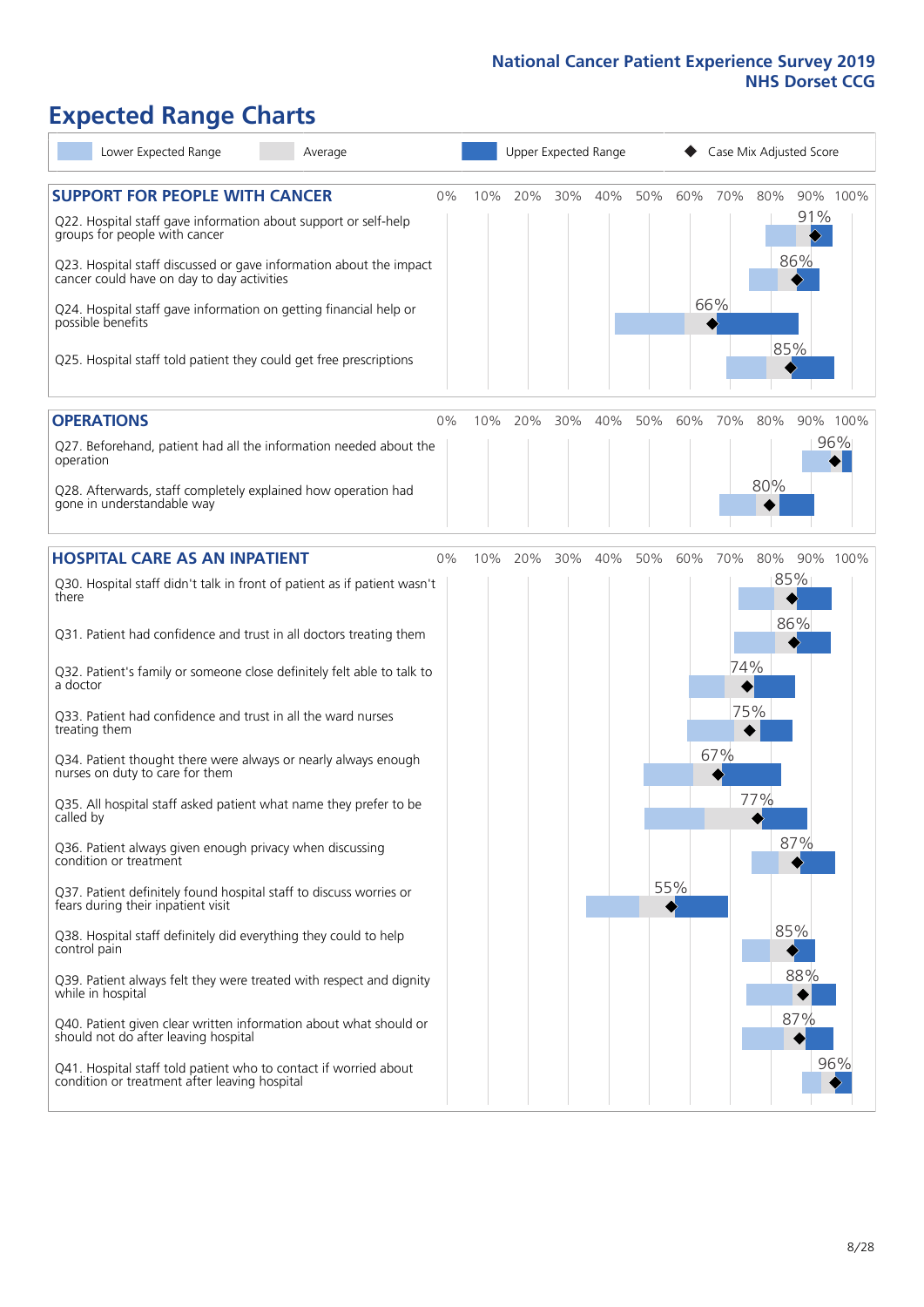# **Expected Range Charts**

| Lower Expected Range                                                                                                                                                                                                                                                                                                                                                                                                                                                                                                                                                                                                                                                                                   | Average |     | Upper Expected Range |            |            |                                |                                                |            | Case Mix Adjusted Score |          |                 |
|--------------------------------------------------------------------------------------------------------------------------------------------------------------------------------------------------------------------------------------------------------------------------------------------------------------------------------------------------------------------------------------------------------------------------------------------------------------------------------------------------------------------------------------------------------------------------------------------------------------------------------------------------------------------------------------------------------|---------|-----|----------------------|------------|------------|--------------------------------|------------------------------------------------|------------|-------------------------|----------|-----------------|
| <b>HOSPITAL CARE AS A DAY PATIENT / OUTPATIENT 0%</b><br>Q43. Patient definitely found hospital staff to discuss worries or<br>fears during their outpatient or day case visit<br>Q44. Cancer doctor had the right documents at patient's last<br>outpatient appointment<br>Q46. Beforehand patient completely had all information needed<br>about radiotherapy treatment<br>Q47. Patient completely given understandable information about<br>whether radiotherapy was working<br>Q49. Beforehand patient completely had all information needed<br>about chemotherapy treatment<br>Q50. Patient given enough information about whether<br>chemotherapy was working in a completely understandable way |         | 10% | 20%                  | 30%        | 40%        | 50%                            | 60%<br>59%                                     | 67%        | 70% 80%<br>74%<br>84%   | 88%      | 90% 100%<br>98% |
| <b>HOME CARE AND SUPPORT</b><br>Q51. Hospital staff definitely gave family or someone close all the<br>information needed to help care at home<br>Q52. Patient definitely given enough support from health or social<br>services during treatment<br>Q53. Patient definitely given enough support from health or social<br>services after treatment                                                                                                                                                                                                                                                                                                                                                    | 0%      | 10% | 20%                  | 30%        | 40%        | 50%<br>51%<br>$\hat{\diamond}$ | 60%<br>$\color{blue}\blacklozenge$<br>62%<br>♦ | 70%<br>65% | 80%                     |          | 90% 100%        |
| <b>CARE FROM YOUR GENERAL PRACTICE</b><br>Q54. GP given enough information about patient's condition and<br>treatment<br>Q55. General practice staff definitely did everything they could to<br>support patient during treatment                                                                                                                                                                                                                                                                                                                                                                                                                                                                       | 0%      | 10% | 20%                  | 30%        | 40%        | 50%                            | 60%<br>60%                                     | 70%        | 80%                     |          | 90% 100%<br>96% |
| <b>YOUR OVERALL NHS CARE</b><br>Q56. Different people treating and caring for patient always work<br>well together to give best possible care<br>Q57. Patient given a care plan<br>Q58. Overall the administration of care was good or very good<br>Q59. Patient felt length of time for attending clinics and<br>appointments for cancer was about right<br>Q60. Someone discussed with patient whether they would like to<br>take part in cancer research                                                                                                                                                                                                                                            | $0\%$   | 10% | 20%                  | 30%<br>27% | 40%<br>36% | 50%                            | 60%                                            | 70%        | 80%<br>78%<br>81%       | 92%      | 90% 100%        |
| Q61. Patient's average rating of care scored from very poor to very<br>good                                                                                                                                                                                                                                                                                                                                                                                                                                                                                                                                                                                                                            | 0       |     | 2                    | 3          | 4          | 5                              | 6                                              |            | 8                       | 9<br>8.9 | 10              |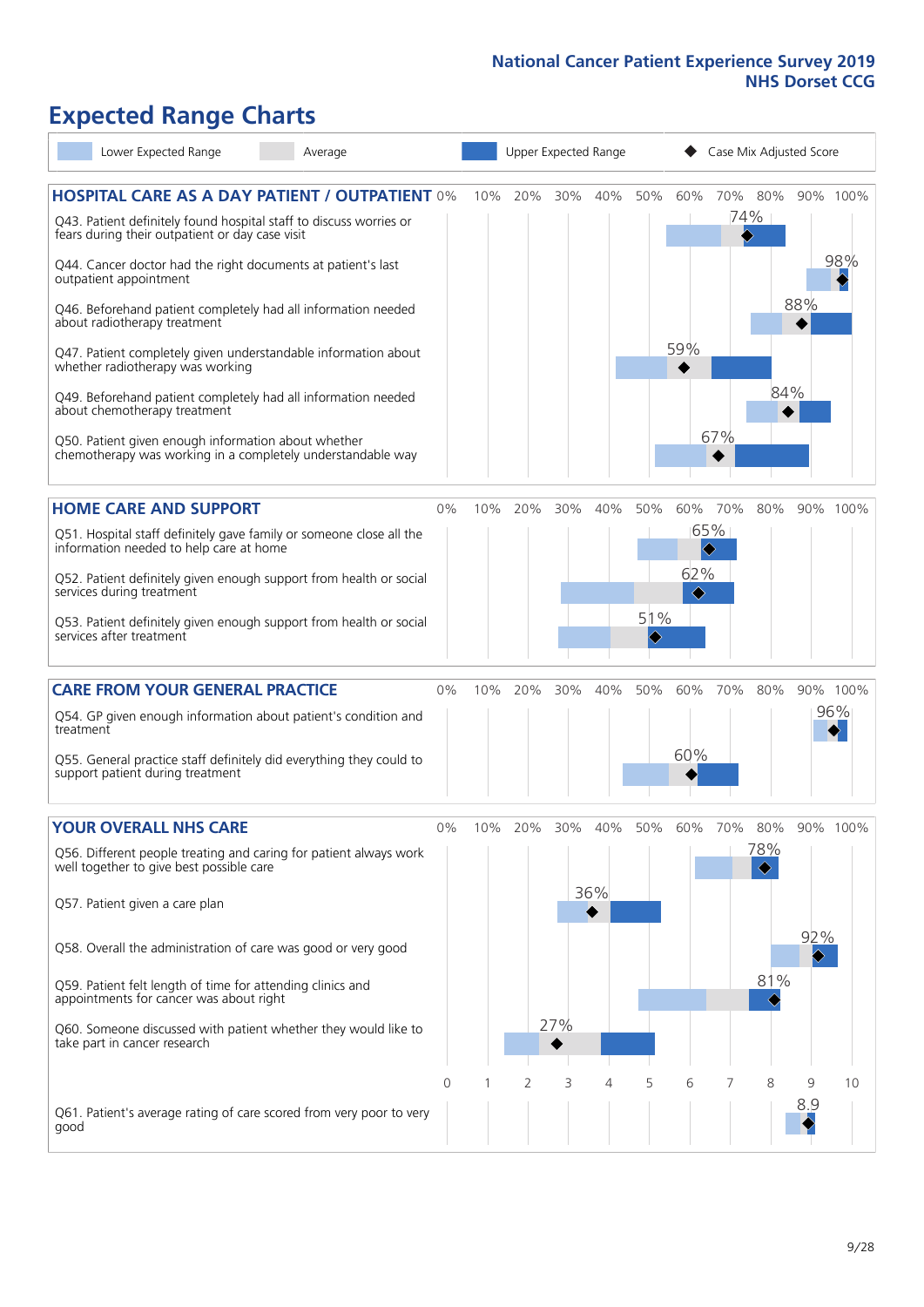# **Comparability Tables**

\* Indicates where a score has been suppressed because there are less than 21 responses.

\*\* No score available for 2018.

or  $\blacktriangledown$  $\blacktriangle$ 

Change 2018-2019: Indicates where 2019 score is significantly higher or lower than 2018 score Change Overall: Indicates significant change overall (2015, 2016, 2017, 2018 and 2019).

Adjusted Score below Lower Expected Range Adjusted Score between Upper and Lower Expected Ranges Adjusted Score above Upper

Expected Range

|                                                                             | Case Mix Adjusted Scores<br>Unadjusted Scores |               |           |               |                         |                   |               |                                     |                |                   |
|-----------------------------------------------------------------------------|-----------------------------------------------|---------------|-----------|---------------|-------------------------|-------------------|---------------|-------------------------------------|----------------|-------------------|
|                                                                             | 2018<br>n                                     | 2018<br>Score | 2019<br>n | 2019<br>Score | Change<br>2018-<br>2019 | Change<br>Overall | 2019<br>Score | Lower<br>Expected Expected<br>Range | Upper<br>Range | National<br>Score |
| <b>SEEING YOUR GP</b>                                                       |                                               |               |           |               |                         |                   |               |                                     |                |                   |
| Q1. Saw GP once or twice before being told they needed to go<br>to hospital | 993                                           | 79%           | 1020      | 79%           |                         |                   | 79%           | 76%                                 | 81%            | 79%               |
| Q2. Patient thought they were seen as soon as necessary                     | 393                                           | 86%           | 1397      | 86%           |                         |                   | 86%           | 82%                                 | 86%            | 84%               |
|                                                                             |                                               |               |           |               |                         |                   |               |                                     |                |                   |

| <b>DIAGNOSTIC TESTS</b>                                                   |              |     |      |     |  |     |     |     |     |
|---------------------------------------------------------------------------|--------------|-----|------|-----|--|-----|-----|-----|-----|
| O5. Received all the information needed about the test                    | $**$         | **  | 192  | 96% |  | 96% | 94% | 96% | 95% |
| Q6. The length of time waiting for the test to be done was<br>about right | $22^{\circ}$ | 91% | 224  | 90% |  | 90% | 86% | 90% | 88% |
| Q7. Test results explained in completely understandable way               | 231          | 83% | 22.5 | 83% |  | 83% | 78% | 82% | 80% |

| <b>FINDING OUT WHAT WAS WRONG WITH YOU</b>                                  |  |
|-----------------------------------------------------------------------------|--|
| $\overline{010}$ Deticat tald thay cauld hype a family meanshare article of |  |

| Q10. Patient told they could bring a family member or friend<br>when first told they had cancer | 270  | 79% | 1308 | 79% |  | 80%        | 73%             | 81% | 77% |
|-------------------------------------------------------------------------------------------------|------|-----|------|-----|--|------------|-----------------|-----|-----|
| Q11. Patient felt they were told sensitively that they had cancer                               | 1400 | 86% | 1428 | 88% |  | 88%        | 84%             | 88% | 86% |
| Q12. Patient completely understood the explanation of what<br>was wrong                         | 1419 | 76% | 1427 | 74% |  | 74%        | 71 <sub>%</sub> | 76% | 73% |
| Q13. Patient given easy to understand written information<br>about the type of cancer they had  | 1212 | 75% | 1241 | 77% |  | <b>77%</b> | 72%             | 77% | 74% |

| <b>DECIDING THE BEST TREATMENT FOR YOU</b>                                                              |      |       |      |     |     |     |     |     |
|---------------------------------------------------------------------------------------------------------|------|-------|------|-----|-----|-----|-----|-----|
| Q14. Patient felt that treatment options were completely<br>explained                                   | 1232 | 86%   | 1241 | 82% | 82% | 81% | 86% | 83% |
| Q15. Patient felt possible side effects were definitely explained<br>in an understandable way           | 1343 | 75%   | 1351 | 73% | 73% | 70% | 75% | 73% |
| Q16. Patient definitely given practical advice and support in<br>dealing with side effects of treatment | 1349 | 72%   | 1357 | 70% | 70% | 65% | 70% | 67% |
| Q17. Patient definitely told about side effects that could affect<br>them in the future                 | 1263 | 57%   | 1277 | 55% | 56% | 54% | 59% | 57% |
| Q18. Patient definitely involved as much as they wanted in<br>decisions about care and treatment        | $**$ | $* *$ | 1400 | 82% | 81% | 79% | 83% | 81% |

| <b>CLINICAL NURSE SPECIALIST (CNS)</b>                                                    |      |     |       |     |  |  |     |     |     |     |  |  |  |  |
|-------------------------------------------------------------------------------------------|------|-----|-------|-----|--|--|-----|-----|-----|-----|--|--|--|--|
| Q19. Patient given the name of a CNS who would support them<br>through their treatment    | 1354 | 92% | ' 369 | 93% |  |  | 94% | 90% | 94% | 92% |  |  |  |  |
| Q20. Patient found it very or quite easy to contact their CNS                             | 1116 | 91% | 1159  | 90% |  |  | 89% | 82% | 87% | 85% |  |  |  |  |
| Q21. Patient got understandable answers to important<br>questions all or most of the time | 1092 | 93% | 1114  | 92% |  |  | 91% | 86% | 89% | 87% |  |  |  |  |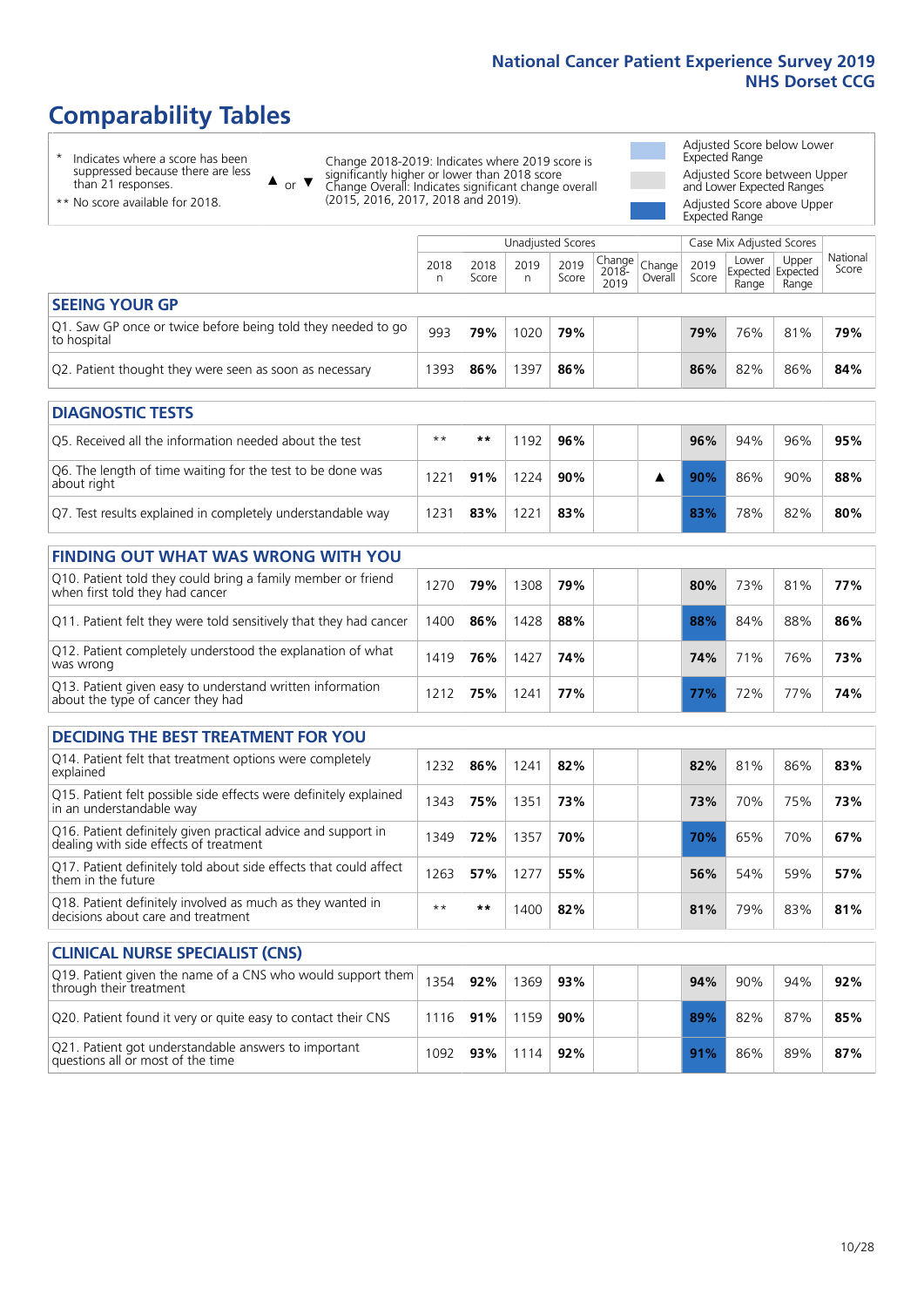# **Comparability Tables**

\* Indicates where a score has been suppressed because there are less than 21 responses.

\*\* No score available for 2018.

 $\triangle$  or  $\nabla$ 

Change 2018-2019: Indicates where 2019 score is significantly higher or lower than 2018 score Change Overall: Indicates significant change overall (2015, 2016, 2017, 2018 and 2019).

Adjusted Score below Lower Expected Range Adjusted Score between Upper and Lower Expected Ranges Adjusted Score above Upper Expected Range

|                                                                                                                   |           |               |            | <b>Unadjusted Scores</b> |                         |                   |               | Case Mix Adjusted Scores |                                     |                   |
|-------------------------------------------------------------------------------------------------------------------|-----------|---------------|------------|--------------------------|-------------------------|-------------------|---------------|--------------------------|-------------------------------------|-------------------|
|                                                                                                                   | 2018<br>n | 2018<br>Score | 2019<br>n. | 2019<br>Score            | Change<br>2018-<br>2019 | Change<br>Overall | 2019<br>Score | Lower<br>Range           | Upper<br>Expected Expected<br>Range | National<br>Score |
| <b>SUPPORT FOR PEOPLE WITH CANCER</b>                                                                             |           |               |            |                          |                         |                   |               |                          |                                     |                   |
| Q22. Hospital staff gave information about support or self-help<br>groups for people with cancer                  | 1088      | 89%           | 1115       | 91%                      |                         | ▲                 | 91%           | 86%                      | 90%                                 | 88%               |
| Q23. Hospital staff discussed or gave information about the<br>impact cancer could have on day to day activities  | 917       | 86%           | 912        | 86%                      |                         | ▲                 | 86%           | 82%                      | 86%                                 | 84%               |
| Q24. Hospital staff gave information on getting financial help or<br>possible benefits                            | 663       | 64%           | 698        | 66%                      |                         | ▲                 | 66%           | 59%                      | 67%                                 | 63%               |
| Q25. Hospital staff told patient they could get free prescriptions                                                | 629       | 84%           | 598        | 85%                      |                         | ▲                 | 85%           | 79%                      | 85%                                 | 82%               |
| <b>OPERATIONS</b>                                                                                                 |           |               |            |                          |                         |                   |               |                          |                                     |                   |
| Q27. Beforehand, patient had all the information needed about<br>the operation                                    | 759       | 97%           | 721        | 96%                      |                         |                   | 96%           | 95%                      | 98%                                 | 96%               |
| Q28. Afterwards, staff completely explained how operation had<br>gone in understandable way                       | 753       | 82%           | 716        | 80%                      |                         |                   | 80%           | 76%                      | 82%                                 | 79%               |
| <b>HOSPITAL CARE AS AN INPATIENT</b>                                                                              |           |               |            |                          |                         |                   |               |                          |                                     |                   |
| Q30. Hospital staff didn't talk in front of patient as if patient<br>wasn't there                                 | $* *$     | $***$         | 712        | 86%                      |                         |                   | 85%           | 81%                      | 86%                                 | 84%               |
| Q31. Patient had confidence and trust in all doctors treating<br>them                                             | $**$      | $***$         | 713        | 86%                      |                         |                   | 86%           | 81%                      | 86%                                 | 84%               |
| Q32. Patient's family or someone close definitely felt able to talk<br>to a doctor                                | $* *$     | $***$         | 580        | 74%                      |                         |                   | 74%           | 69%                      | 76%                                 | 72%               |
| O33. Patient had confidence and trust in all the ward nurses<br>treating them                                     | $**$      | $***$         | 713        | 75%                      |                         |                   | 75%           | 71%                      | 77%                                 | 74%               |
| Q34. Patient thought there were always or nearly always<br>enough nurses on duty to care for them                 | $* *$     | $***$         | 708        | 67%                      |                         |                   | 67%           | 61%                      | 68%                                 | 64%               |
| Q35. All hospital staff asked patient what name they prefer to<br>be called by                                    | $* *$     | $***$         | 705        | 77%                      |                         |                   | 77%           | 64%                      | 78%                                 | 71%               |
| Q36. Patient always given enough privacy when discussing<br>condition or treatment                                | $* *$     | $***$         | 711        | 87%                      |                         |                   | 87%           | 82%                      | 87%                                 | 85%               |
| Q37. Patient definitely found hospital staff to discuss worries or<br>fears during their inpatient visit          | $**$      | $***$         | 501        | 55%                      |                         |                   | 55%           | 47%                      | 56%                                 | 52%               |
| Q38. Hospital staff definitely did everything they could to help<br>control pain                                  | $* *$     | $***$         | 603        | 86%                      |                         |                   | 85%           | 80%                      | 86%                                 | 83%               |
| Q39. Patient always felt they were treated with respect and<br>dignity while in hospital                          | $***$     | $***$         | 716        | 88%                      |                         |                   | 88%           | 85%                      | 90%                                 | 88%               |
| Q40. Patient given clear written information about what should<br>or should not do after leaving hospital         | $* *$     | $***$         | 666        | 86%                      |                         |                   | 87%           | 83%                      | 89%                                 | 86%               |
| Q41. Hospital staff told patient who to contact if worried about<br>condition or treatment after leaving hospital | $**$      | $***$         | 697        | 96%                      |                         |                   | 96%           | 93%                      | 96%                                 | 94%               |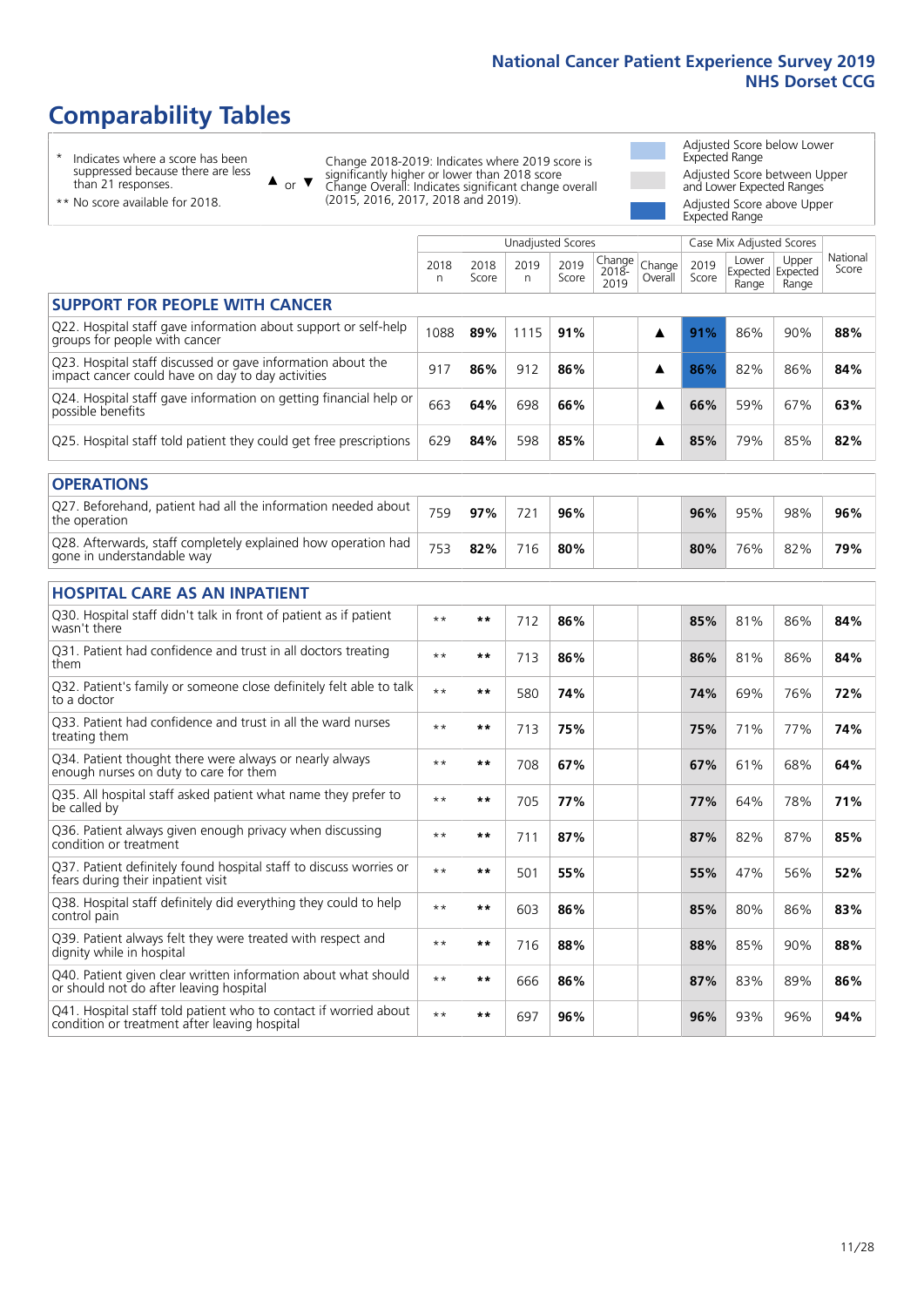Unadjusted Scores **Case Mix Adjusted Scores** 

# **Comparability Tables**

\* Indicates where a score has been suppressed because there are less than 21 responses.

or  $\blacktriangledown$  $\blacktriangle$ 

Change 2018-2019: Indicates where 2019 score is significantly higher or lower than 2018 score Change Overall: Indicates significant change overall (2015, 2016, 2017, 2018 and 2019).

Adjusted Score below Lower Expected Range Adjusted Score between Upper and Lower Expected Ranges Adjusted Score above Upper Expected Range

\*\* No score available for 2018.

|                                                                                                                       | 2018<br>n | 2018<br>Score | 2019<br>n | 2019<br>Score | Change<br>2018-<br>2019 | Change<br>Overall | 2019<br>Score | Lower<br>Expected Expected<br>Range | Upper<br>Range | National<br>Score |
|-----------------------------------------------------------------------------------------------------------------------|-----------|---------------|-----------|---------------|-------------------------|-------------------|---------------|-------------------------------------|----------------|-------------------|
| <b>HOSPITAL CARE AS A DAY PATIENT / OUTPATIENT</b>                                                                    |           |               |           |               |                         |                   |               |                                     |                |                   |
| Q43. Patient definitely found hospital staff to discuss worries or<br>fears during their outpatient or day case visit | 1020      | 75%           | 1016      | 75%           |                         |                   | 74%           | 68%                                 | 73%            | 71%               |
| Q44. Cancer doctor had the right documents at patient's last<br>outpatient appointment                                | 1219      | 98%           | 1231      | 98%           |                         |                   | 98%           | 95%                                 | 97%            | 96%               |
| Q46. Beforehand patient completely had all information needed<br>about radiotherapy treatment                         | 340       | 86%           | 360       | 88%           |                         |                   | 88%           | 83%                                 | 90%            | 86%               |
| Q47. Patient completely given understandable information<br>about whether radiotherapy was working                    | 298       | 57%           | 313       | 58%           |                         |                   | 59%           | 54%                                 | 65%            | 60%               |
| Q49. Beforehand patient completely had all information needed<br>about chemotherapy treatment                         | 710       | 86%           | 710       | 84%           |                         |                   | 84%           | 82%                                 | 87%            | 84%               |
| Q50. Patient given enough information about whether<br>chemotherapy was working in a completely understandable way    | 656       | 73%           | 659       | 67%           |                         |                   | 67%           | 64%                                 | 71%            | 68%               |
| <b>HOME CARE AND SUPPORT</b>                                                                                          |           |               |           |               |                         |                   |               |                                     |                |                   |
| Q51. Hospital staff definitely gave family or someone close all<br>the information needed to help care at home        | 1086      | 65%           | 1117      | 65%           |                         |                   | 65%           | 57%                                 | 63%            | 60%               |
| Q52. Patient definitely given enough support from health or<br>social services during treatment                       | 756       | 64%           | 779       | 62%           |                         |                   | 62%           | 46%                                 | 58%            | 52%               |
| Q53. Patient definitely given enough support from health or<br>social services after treatment                        | 406       | 54%           | 447       | 52%           |                         |                   | 51%           | 40%                                 | 50%            | 45%               |
| <b>CARE FROM YOUR GENERAL PRACTICE</b>                                                                                |           |               |           |               |                         |                   |               |                                     |                |                   |
| Q54. GP given enough information about patient's condition<br>and treatment                                           | 1108      | 95%           | 1096      | 96%           |                         |                   | 96%           | 94%                                 | 96%            | 95%               |
| Q55. General practice staff definitely did everything they could<br>to support patient during treatment               | 882       | 66%           | 901       | 60%           | ▼                       |                   | 60%           | 55%                                 | 62%            | 58%               |
| <b>YOUR OVERALL NHS CARE</b>                                                                                          |           |               |           |               |                         |                   |               |                                     |                |                   |
| Q56. Different people treating and caring for patient always<br>work well together to give best possible care         | $**$      | $***$         | 1361      | 79%           |                         |                   | 78%           | 70%                                 | 75%            | 73%               |
| Q57. Patient given a care plan                                                                                        | 1090      | 35%           | 1082      | 34%           |                         |                   | 36%           | 35%                                 | 40%            | 38%               |
| Q58. Overall the administration of care was good or very good                                                         | 1411      | 92%           | 1421      | 92%           |                         |                   | 92%           | 87%                                 | 90%            | 89%               |
| Q59. Patient felt length of time for attending clinics and<br>appointments for cancer was about right                 | 1393      | 79%           | 1411      | 81%           |                         | ▲                 | 81%           | 64%                                 | 75%            | 69%               |
| Q60. Someone discussed with patient whether they would like<br>to take part in cancer research                        | 1329      | 26%           | 1338      | 27%           |                         |                   | 27%           | 23%                                 | 38%            | 30%               |
| Q61. Patient's average rating of care scored from very poor to<br>very good                                           | 1389      | 9.0           | 1400      | 8.9           |                         |                   | 8.9           | 8.7                                 | 8.9            | 8.8               |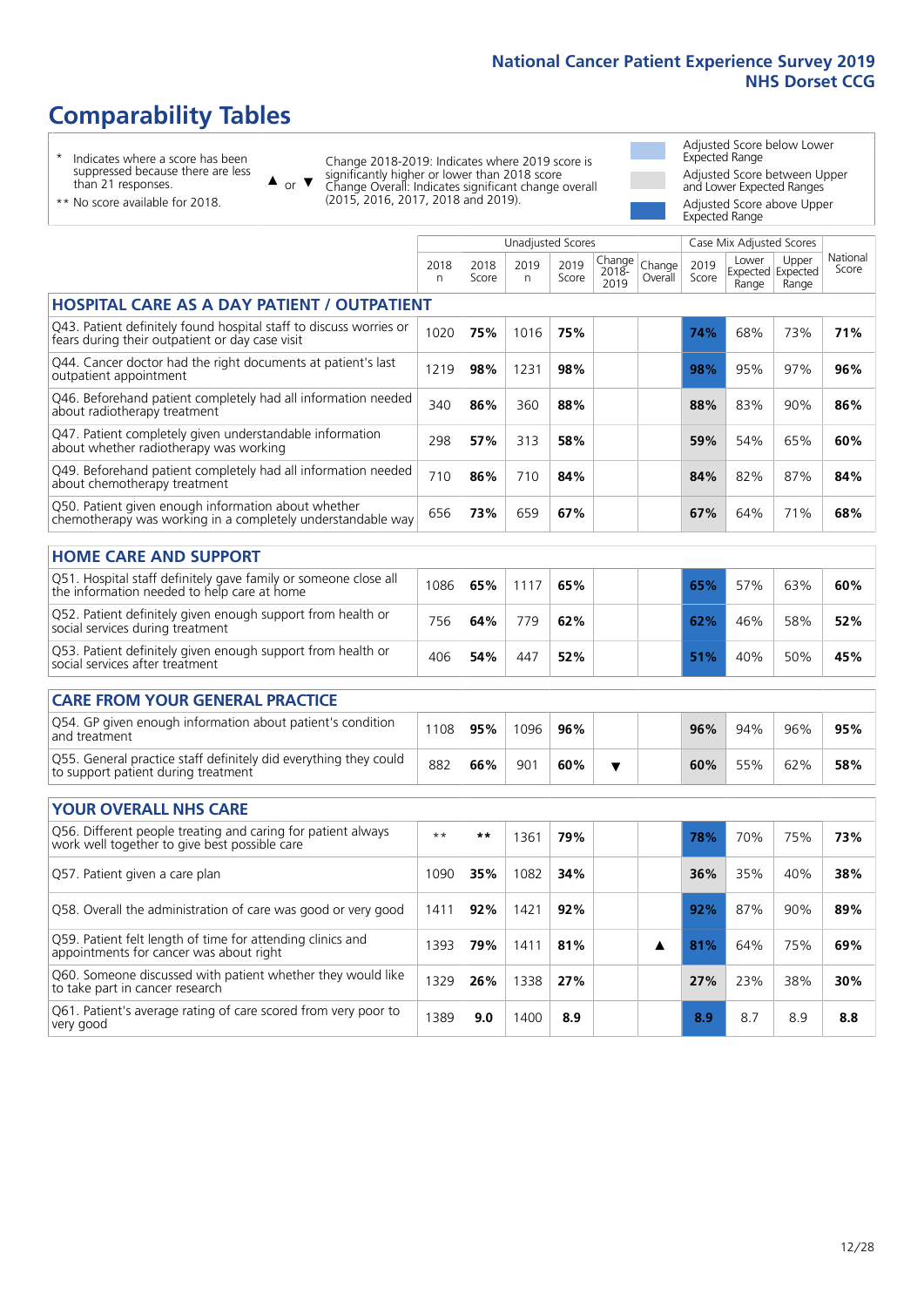- \* Indicates where a score has been suppressed because there are less than 21 responses.
- n.a. Indicates that there were no respondents for that tumour group.

| <b>SEEING YOUR GP</b>                           |            |              |               |                  |                    |                |                             |      | Tumour Group |         |      |                 |                                                     |       |                |
|-------------------------------------------------|------------|--------------|---------------|------------------|--------------------|----------------|-----------------------------|------|--------------|---------|------|-----------------|-----------------------------------------------------|-------|----------------|
|                                                 |            | Brain<br>CNS | <b>Breast</b> | olorectal<br>LGT | ᠊ᢛ<br>Gynaecologic | Haematological | Head and<br>Neck            | Lung | Prostate     | Sarcoma | Skin | Upper<br>Gastro | $\sigma$<br>Jrologica                               | Other | All<br>Cancers |
| Q1. Saw GP once or twice before being told they | <b>CCG</b> | $\star$      |               | $92\%$ 72%       |                    |                | 73% 69% 93% 69% 87%         |      |              |         | 98%  |                 | 72% 86% 72% 79%                                     |       |                |
| needed to go to hospital                        | National   | 59%          |               |                  |                    |                |                             |      |              |         |      |                 | 94% 75% 77% 67% 79% 71% 82% 71% 90% 74% 83% 74% 79% |       |                |
| Q2. Patient thought they were seen as soon as   | <b>CCG</b> | $\star$      |               |                  |                    |                | 89% 85% 79% 84% 79% 89% 86% |      |              |         |      |                 | 96% 81% 88% 82% 86%                                 |       |                |
| necessary                                       | National   | 79%          |               |                  |                    |                |                             |      |              |         |      |                 | 89% 83% 81% 82% 81% 84% 86% 69% 85% 79% 85% 79% 84% |       |                |

#### **DIAGNOSTIC TESTS** Tumour Group

|                                                   |                                                                  | S<br>CNS | <b>Breast</b> | Colorectal<br>LGT | $\overline{\sigma}$<br>Gynaecologic | Haematological      | Head and<br>Neck | Lung | Prostate                    | Sarcoma | Skin | Upper<br>Gastro | Irological          | Other | All<br>Cancers |
|---------------------------------------------------|------------------------------------------------------------------|----------|---------------|-------------------|-------------------------------------|---------------------|------------------|------|-----------------------------|---------|------|-----------------|---------------------|-------|----------------|
| Q5. Received all the information needed about     | <b>CCG</b>                                                       | $\star$  |               | 95% 97%           |                                     | 90% 95% 87% 99% 95% |                  |      |                             |         |      |                 | 97% 97% 99% 98% 96% |       |                |
| the test                                          | National                                                         | 93%      | 95%           | 95%               |                                     |                     |                  |      | 93% 95% 93% 95% 95% 93%     |         | 96%  |                 | 95% 95% 95% 95%     |       |                |
| Q6. The length of time waiting for the test to be | <b>CCG</b>                                                       | $^\star$ |               | 91% 95%           |                                     |                     |                  |      | 92% 89% 81% 89% 89%         |         |      |                 | 95% 91% 94% 87% 90% |       |                |
| done was about right                              | National 84% 91% 88% 86% 89% 88% 87% 87% 81% 87% 84% 87% 86% 88% |          |               |                   |                                     |                     |                  |      |                             |         |      |                 |                     |       |                |
| Q7. Test results explained in completely          | <b>CCG</b>                                                       | $\star$  |               |                   |                                     |                     |                  |      | 85% 86% 73% 77% 81% 81% 86% | $\star$ |      |                 | 92% 79% 87% 80% 83% |       |                |
| understandable way                                | National 71% 83% 82% 77% 77% 79% 80% 80% 78% 84% 75% 80% 76% 80% |          |               |                   |                                     |                     |                  |      |                             |         |      |                 |                     |       |                |

| <b>FINDING OUT WHAT WAS WRONG WITH YOU</b>        |            |         |               |                       |                |                                 |                  |      | <b>Tumour Group</b> |          |      |                 |                     |       |                |
|---------------------------------------------------|------------|---------|---------------|-----------------------|----------------|---------------------------------|------------------|------|---------------------|----------|------|-----------------|---------------------|-------|----------------|
|                                                   |            | Brain   | <b>Breast</b> | olorectal<br>LGT<br>Ū | Gynaecological | Haematological                  | Head and<br>Neck | Lung | Prostate            | Sarcoma  | Skin | Upper<br>Gastro | Urological          | Other | All<br>Cancers |
| Q10. Patient told they could bring a family       | <b>CCG</b> | $\star$ |               | 85% 83%               |                | 62% 75% 74% 73% 84%             |                  |      |                     | $\star$  | 85%  |                 | 71% 78% 82%         |       | 79%            |
| member or friend when first told they had cancer  | National   | 85%     | 82%           | 82%                   |                | 71% 71% 71% 71% 77% 79%         |                  |      |                     | 73%      | 69%  |                 | 76% 73%             |       | 75% 77%        |
| Q11. Patient felt they were told sensitively that | CCG        | $\star$ | 88%           | 90%                   |                | 86% 86% 86% 81% 93%             |                  |      |                     | $\star$  |      |                 | 96% 82% 89% 89% 88% |       |                |
| they had cancer                                   | National   | 79%     |               |                       |                | 89% 87% 82% 84% 87% 83% 86% 84% |                  |      |                     |          |      |                 | 89% 81% 84% 83% 86% |       |                |
| Q12. Patient completely understood the            | <b>CCG</b> | $\star$ |               |                       |                | 73% 82% 61% 62% 86% 72% 80%     |                  |      |                     | $^\star$ | 84%  |                 | 76% 81% 74% 74%     |       |                |
| explanation of what was wrong                     | National   | 66%     | 77%           | 79%                   | 73%            | 60% 78% 76% 79%                 |                  |      |                     | 67%      | 80%  |                 | 70% 77%             |       | 70% 73%        |
| Q13. Patient given easy to understand written     | <b>CCG</b> | $\star$ | 75%           | 76%                   |                | 54% 78% 75% 71% 89%             |                  |      |                     | $\star$  | 93%  |                 | 70% 83% 77%         |       | 77%            |
| information about the type of cancer they had     | National   | 66%     | 78%           | 73%                   |                | 71% 76% 69% 67% 83% 67%         |                  |      |                     |          |      |                 | 84%   67%   74%     | 65%   | 74%            |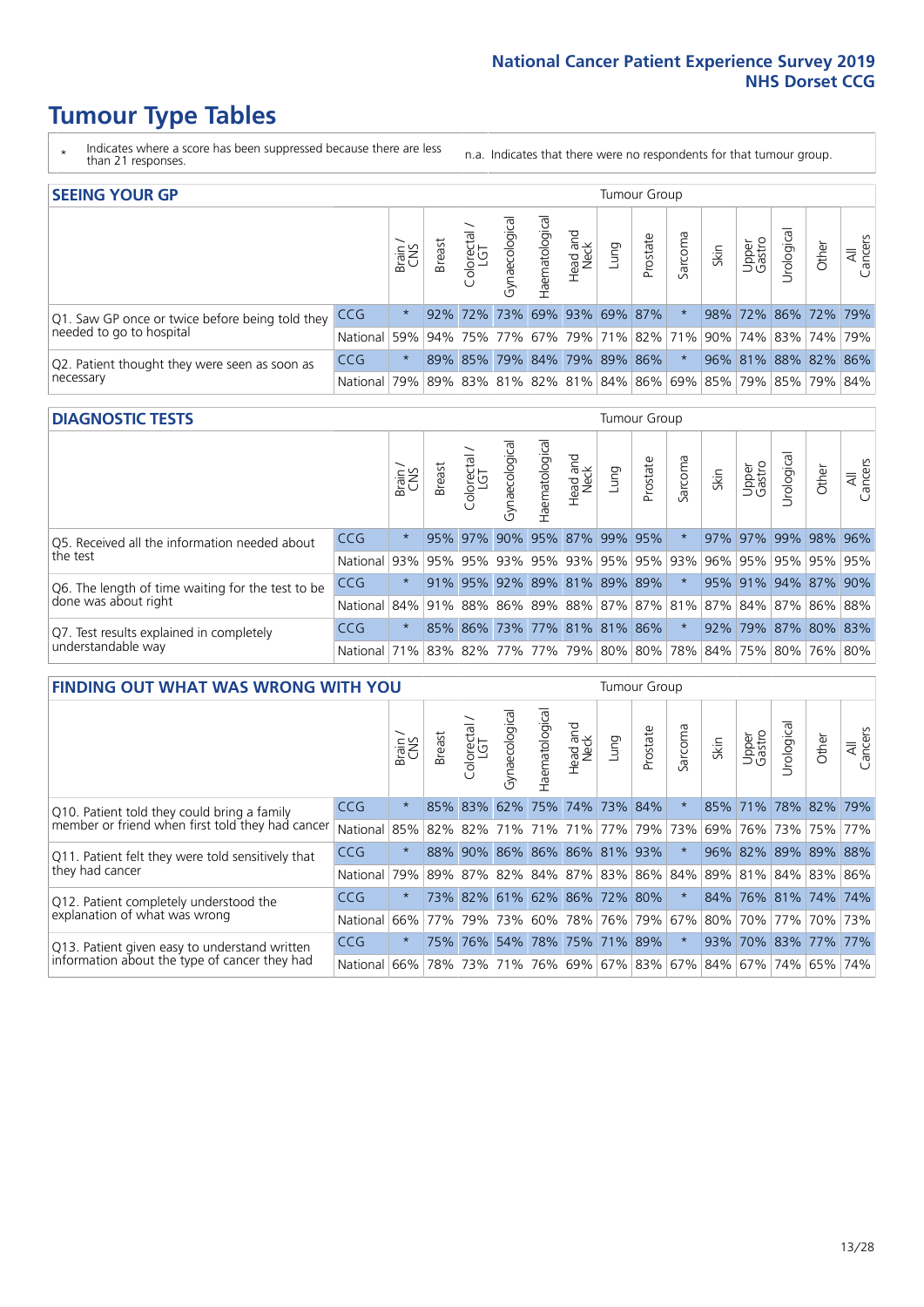- \* Indicates where a score has been suppressed because there are less than 21 responses.
- n.a. Indicates that there were no respondents for that tumour group.

| <b>DECIDING THE BEST TREATMENT FOR YOU</b>         |            |         |               |                            |                |                |                        |                                   | <b>Tumour Group</b> |                                         |      |                 |                 |             |                |
|----------------------------------------------------|------------|---------|---------------|----------------------------|----------------|----------------|------------------------|-----------------------------------|---------------------|-----------------------------------------|------|-----------------|-----------------|-------------|----------------|
|                                                    |            | Brain   | <b>Breast</b> | olorectal<br>LGT<br>$\cup$ | Gynaecological | Haematological | ad and<br>Neck<br>Head | Lung                              | Prostate            | arcoma<br>vĀ                            | Skin | Upper<br>Gastro | Jrological      | Other       | All<br>Cancers |
| Q14. Patient felt that treatment options were      | <b>CCG</b> | $\star$ | 82%           | 86%                        | 75%            |                |                        | 79% 93% 83% 84%                   |                     |                                         | 88%  |                 | 83% 88% 77%     |             | 82%            |
| completely explained                               | National   | 85%     | 85%           | 85%                        |                |                |                        | 85%   82%   87%   84%   83%   83% |                     |                                         | 89%  |                 | 81% 83% 79% 83% |             |                |
| Q15. Patient felt possible side effects were       | <b>CCG</b> | $\star$ | 75%           | 74%                        |                |                |                        | 71% 68% 73% 79% 77%               |                     |                                         | 78%  |                 | 69% 72% 71% 73% |             |                |
| definitely explained in an understandable way      | National   | 69%     | 74%           | 76%                        |                | 75% 69% 73%    |                        |                                   | 74% 73%             | 73%                                     | 77%  | 72%             | 71%             | 70% 73%     |                |
| Q16. Patient definitely given practical advice and | CCG        | $\star$ | 76%           |                            |                |                |                        | 74% 65% 63% 61% 78% 67%           |                     | $^\star$                                | 83%  | 67% 70% 68% 70% |                 |             |                |
| support in dealing with side effects of treatment  | National   | 63%     | 70%           | 70%                        |                |                |                        | 69% 65% 70% 69% 65%               |                     | 66%                                     | 71%  |                 | 66% 63% 64% 67% |             |                |
| Q17. Patient definitely told about side effects    | CCG        | $\star$ |               |                            |                |                |                        | 52% 61% 52% 52% 63% 62% 66%       |                     | $\ast$                                  | 70%  |                 | 44% 59% 49% 55% |             |                |
| that could affect them in the future               | National   | 62%     | 57%           | 59%                        |                |                |                        | 56% 51% 64% 56% 66%               |                     | 54%                                     | 66%  |                 | 53% 56% 52%     |             | 57%            |
| Q18. Patient definitely involved as much as they   | <b>CCG</b> | $\star$ |               | 80% 85%                    |                |                |                        | 72% 77% 88% 83% 85%               |                     | $\ast$                                  | 92%  |                 | 88% 86% 79% 82% |             |                |
| wanted in decisions about care and treatment       | National   | 79%     |               |                            |                |                |                        |                                   |                     | 81% 83% 81% 80% 81% 81% 84% 81% 87% 79% |      |                 |                 | 79% 78% 81% |                |

### **CLINICAL NURSE SPECIALIST (CNS)** Tumour Group

|                                             |            | Brain<br>CNS | <b>Breast</b>   | Colorectal<br>LGT | Gynaecologic                | ᠊ᢛ<br>Ü<br>aematologi | Head and<br>Neck | Lung    | Prostate | Sarcoma | Skin | Upper<br>Gastro | ᅲ<br>Irologica | Other                                               | All<br>Cancers |
|---------------------------------------------|------------|--------------|-----------------|-------------------|-----------------------------|-----------------------|------------------|---------|----------|---------|------|-----------------|----------------|-----------------------------------------------------|----------------|
| Q19. Patient given the name of a CNS who    | <b>CCG</b> | $\star$      | 94%             | $ 96\%$           | 99%                         |                       | 92% 91%          | 99% 92% |          |         | 94%  | 92%             |                | 88% 92% 93%                                         |                |
| would support them through their treatment  | National   |              | 95% 95% 92% 95% |                   |                             |                       |                  |         |          |         |      |                 |                | 92% 91% 94% 91% 91% 91% 93% 85% 89% 9               | 92%            |
| Q20. Patient found it very or quite easy to | <b>CCG</b> | $\star$      |                 |                   | 89% 95% 80% 90% 87% 95% 77% |                       |                  |         |          | $\star$ |      |                 |                | 95% 87% 87% 95% 90%                                 |                |
| contact their CNS                           | National   |              |                 |                   |                             |                       |                  |         |          |         |      |                 |                | 86% 84% 88% 85% 87% 86% 86% 80% 86% 90% 85% 83% 83% | 85%            |
| Q21. Patient got understandable answers to  | CCG        | $\star$      |                 | $92\%$ 93%        | 85%                         |                       | 90% 87% 94% 92%  |         |          | $\star$ |      |                 | 97% 89% 91%    | 95%                                                 | 92%            |
| important questions all or most of the time | National   |              |                 |                   |                             |                       |                  |         |          |         |      |                 |                | 82% 87% 89% 86% 89% 88% 86% 87% 87% 93% 86% 87% 86% | 87%            |

| <b>SUPPORT FOR PEOPLE WITH CANCER</b>                                                             |            |         |               |                        |                 |                |                             |      | Tumour Group |              |                         |                 |           |                 |                |
|---------------------------------------------------------------------------------------------------|------------|---------|---------------|------------------------|-----------------|----------------|-----------------------------|------|--------------|--------------|-------------------------|-----------------|-----------|-----------------|----------------|
|                                                                                                   |            | Brain   | <b>Breast</b> | olorectal.<br>LGT<br>Ũ | Gynaecological  | Haematological | ad and<br>Neck<br>Head      | Lung | Prostate     | arcoma<br>ιñ | Skin                    | Upper<br>Gastro | Jrologica | Other           | All<br>Cancers |
| Q22. Hospital staff gave information about                                                        | <b>CCG</b> | $\star$ | 93%           | 89%                    | 82%             |                | 86% 94%                     | 96%  | 98%          |              | 97%                     | 86%             | 89%       | 90%             | 91%            |
| support or self-help groups for people with<br>cancer                                             | National   | 92%     | 92%           | 88%                    |                 |                | 87% 86% 88% 87% 91%         |      |              | 86%          | 90%                     |                 |           | 88% 81% 83% 88% |                |
| Q23. Hospital staff discussed or gave information<br>about the impact cancer could have on day to | CCG        | $\star$ | 87%           | 89%                    |                 |                | 78% 81% 100% 89% 94%        |      |              | $\star$      | 90%                     | 81%             |           | 80% 89% 86%     |                |
| day activities                                                                                    | National   | 84%     |               |                        | 86% 85% 82%     |                | 84% 84% 83% 88%             |      |              | 81%          | 86%                     | 83%             |           | 78% 79%         | 84%            |
| Q24. Hospital staff gave information on getting                                                   | CCG        | $\star$ |               | 70% 65%                | 56%             | 58%            | $\star$                     |      | 88% 57%      | $\ast$       | $\star$                 |                 |           | 60% 52% 74% 66% |                |
| financial help or possible benefits                                                               | National   | 78%     |               | 68% 61%                |                 | 66% 61% 67%    |                             |      | 72% 55%      |              | 64% 60%                 | 64%             | 47%       | 59%             | 63%            |
| Q25. Hospital staff told patient they could get                                                   | CCG        | $\star$ |               |                        | 83% 91% 81% 83% |                | $\star$                     |      | 95% 97%      | $\ast$       |                         |                 |           | 91% 87% 82% 85% |                |
| free prescriptions                                                                                | National I | 82%     |               |                        |                 |                | 81% 83% 79% 87% 84% 86% 80% |      |              |              | 78% 71% 84% 73% 81% 82% |                 |           |                 |                |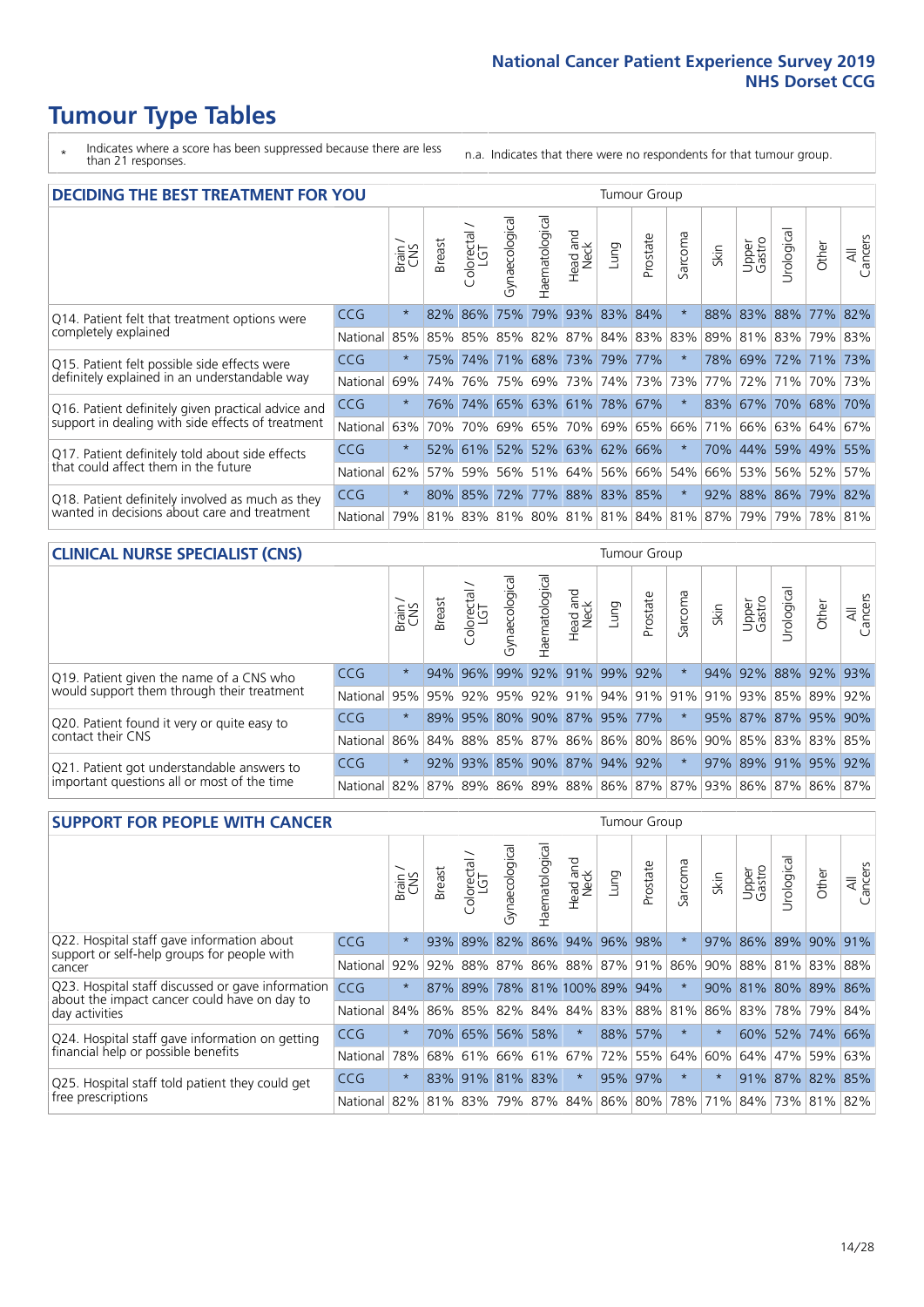- \* Indicates where a score has been suppressed because there are less than 21 responses.
- n.a. Indicates that there were no respondents for that tumour group.

| <b>OPERATIONS</b>                                                                           |              |              |        |                   |                |                     |                  |         |          | Tumour Group |      |                 |            |                                                         |                |  |  |  |
|---------------------------------------------------------------------------------------------|--------------|--------------|--------|-------------------|----------------|---------------------|------------------|---------|----------|--------------|------|-----------------|------------|---------------------------------------------------------|----------------|--|--|--|
|                                                                                             |              | Brain<br>CNS | Breast | Colorectal<br>LGT | Gynaecological | Haematological      | Head and<br>Neck | Lung    | Prostate | Sarcoma      | Skin | Upper<br>Gastro | Urological | Other                                                   | All<br>Cancers |  |  |  |
| Q27. Beforehand, patient had all the information                                            | CCG          | $\star$      |        | 95% 97%           | 98%            | 96%                 | $\star$          | $\star$ | 98%      |              |      |                 |            | 93% 89% 98% 97% 96%                                     |                |  |  |  |
| needed about the operation                                                                  | National I   | 96%          |        |                   |                |                     |                  |         |          |              |      |                 |            | 97% 96% 96% 94% 96% 95% 97% 95% 96% 96% 95% 95% 95% 96% |                |  |  |  |
| Q28. Afterwards, staff completely explained how<br>operation had gone in understandable way | <b>CCG</b>   | $\star$      |        |                   |                | 78% 89% 65% 78% 76% |                  | $\star$ | 89%      |              |      |                 |            | 78% 64% 85% 85% 80%                                     |                |  |  |  |
|                                                                                             | National 76% |              |        |                   |                |                     |                  |         |          |              |      |                 |            | 79% 83% 79% 78% 79% 79% 78% 80% 82% 79% 76% 77%         | 79%            |  |  |  |

#### **HOSPITAL CARE AS AN INPATIENT** Tumour Group

|                                                                                                   |                                                                  | Brain   | <b>Breast</b> | Colorectal /<br>LGT         | Gynaecological | Haematological | ead and<br>Neck<br>Head | Lung                | Prostate | Sarcoma | Skin    | Upper<br>Gastro | Urological       | Other       | All<br>Cancers |
|---------------------------------------------------------------------------------------------------|------------------------------------------------------------------|---------|---------------|-----------------------------|----------------|----------------|-------------------------|---------------------|----------|---------|---------|-----------------|------------------|-------------|----------------|
| Q30. Hospital staff didn't talk in front of patient                                               | CCG                                                              | $\star$ | 86%           | 84%                         |                | 77% 83%        |                         | 95% 80%             | 85%      | $\star$ | $\star$ | 88%             |                  | 92% 95% 86% |                |
| as if patient wasn't there                                                                        | National                                                         | 81%     |               | 86% 81% 83%                 |                |                |                         | 84% 83% 81% 88%     |          | 86%     | 86%     |                 | 81% 83% 82% 84%  |             |                |
| 031. Patient had confidence and trust in all                                                      | CCG                                                              | $\star$ | 89% 87%       |                             | 77%            |                |                         | 85% 86% 73% 92%     |          | $\star$ |         |                 | 86% 83% 88% 86%  |             |                |
| doctors treating them                                                                             | National                                                         | 82%     | 83%           | 85%                         | 83%            | 82%            | 87%                     | 83%                 | 89%      | 86%     | 85%     | 81%             | 85%              | 80%         | 84%            |
| Q32. Patient's family or someone close definitely                                                 | CCG                                                              | $\star$ |               | 71% 83% 61% 78%             |                |                | $\star$                 | 63% 70%             |          | $\star$ |         |                 | 77% 79% 73% 74%  |             |                |
| felt able to talk to a doctor                                                                     | National 67%                                                     |         | 72%           | 73%                         | 72%            | 74%            | 75%                     | 74%                 | 72%      | 71%     | 74%     | 73%             | 71%              | 69%         | 72%            |
| Q33. Patient had confidence and trust in all the                                                  | CCG                                                              | $\star$ | 76%           | 72%                         | 60%            |                |                         | 78% 77% 82% 75%     |          | $\star$ | $\star$ |                 | 69% 83%          | 75% 75%     |                |
| ward nurses treating them                                                                         | National                                                         | 72%     | 73%           | 72%                         |                | 71% 77%        |                         | 75% 77% 79%         |          | 74%     | 75%     |                 | 73% 77%          | 69% 74%     |                |
| Q34. Patient thought there were always or nearly<br>always enough nurses on duty to care for them | CCG                                                              | $\star$ | 72%           | 68% 42%                     |                |                |                         | 65% 76% 66% 79%     |          | $\star$ | $\star$ | 73%             | 75% 61% 67%      |             |                |
|                                                                                                   | National                                                         | 68%     | 64%           | 62% 63% 63% 65% 68% 72%     |                |                |                         |                     |          | 65%     | 70%     |                 | 65% 66%          | 60% 64%     |                |
| Q35. All hospital staff asked patient what name                                                   | CCG                                                              | $\star$ |               | 65% 82% 74% 80% 81% 64% 79% |                |                |                         |                     |          | $\star$ | $\star$ |                 | 80% 85% 87% 77%  |             |                |
| they prefer to be called by                                                                       | National                                                         | 68%     | 62%           | 74%                         | 65%            | 72%            |                         | 71% 76% 72%         |          | 74%     | 70%     | 78%             | 76%              | 69% 71%     |                |
| Q36. Patient always given enough privacy when                                                     | CCG                                                              | $\star$ | 84%           | 89%                         |                |                |                         | 76% 89% 86% 75% 92% |          | $\star$ | $\star$ | 84%             |                  | 90% 88% 87% |                |
| discussing condition or treatment                                                                 | National                                                         | 78%     |               | 84% 85% 81% 86% 87% 84% 88% |                |                |                         |                     |          | 84%     | 84%     |                 | 84% 85% 82% 85%  |             |                |
| Q37. Patient definitely found hospital staff to                                                   | CCG                                                              | $\star$ | 52%           | 60% 36% 64%                 |                |                | $\star$                 | 47%                 | 58%      | $\star$ | $\star$ |                 | 58% 63% 52% 55%  |             |                |
| discuss worries or fears during their inpatient visit                                             | National                                                         | 45%     |               | 51% 55% 51% 56% 52% 49% 53% |                |                |                         |                     |          | 54%     | 51%     |                 | 53% 49%          | 46% 52%     |                |
| Q38. Hospital staff definitely did everything they                                                | CCG                                                              | $\star$ |               | 88% 86% 72% 84% 76% 86% 93% |                |                |                         |                     |          | $\star$ | $\star$ |                 | 88% 87% 91% 86%  |             |                |
| could to help control pain                                                                        | National                                                         | 85%     | 83%           | 84%                         | 82%            |                |                         | 82% 80% 84% 85%     |          | 83%     | 85%     | 82%             |                  | 81% 82% 83% |                |
| Q39. Patient always felt they were treated with                                                   | CCG                                                              | $\star$ | 94%           | 88%                         |                |                |                         | 73% 86% 86% 89% 92% |          | $\star$ | $\star$ |                 | 90% 90% 90% 88%  |             |                |
| respect and dignity while in hospital                                                             | National                                                         | 85%     | 87%           | 87%                         | 85%            | 89% 87%        |                         | 88% 91%             |          | 89%     | 89%     | 88%             |                  | 90% 86%     | 88%            |
| Q40. Patient given clear written information<br>about what should or should not do after leaving  | CCG                                                              | $\star$ | 88% 87%       |                             | 77%            | 83%            | $\star$                 | 78% 94%             |          | $\ast$  | $\star$ | 89%             |                  | 98% 83% 86% |                |
| hospital                                                                                          | National 80%                                                     |         | 89%           | 86%                         | 86%            |                |                         | 83% 87% 82% 91%     |          | 85%     | 90%     |                 | 82% 87% 83%      |             | 86%            |
| Q41. Hospital staff told patient who to contact                                                   | CCG                                                              | $\star$ | 97%           | 97% 81% 97% 95% 93%         |                |                |                         |                     | 98%      | $\star$ | $\star$ |                 | 96% 100% 96% 96% |             |                |
| if worried about condition or treatment after<br>leaving hospital                                 | National 94% 95% 95% 93% 96% 93% 92% 96% 94% 95% 92% 92% 93% 94% |         |               |                             |                |                |                         |                     |          |         |         |                 |                  |             |                |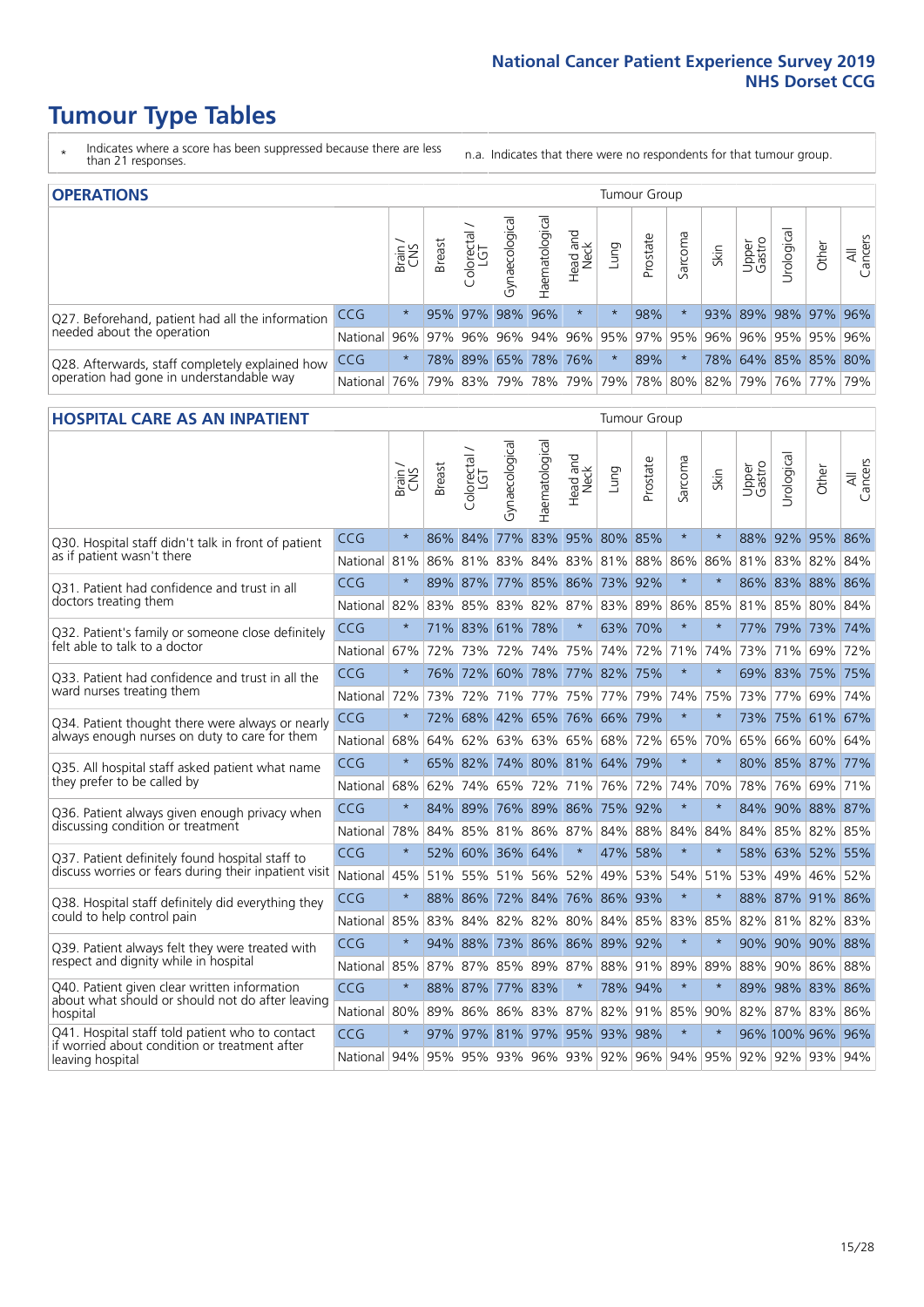- \* Indicates where a score has been suppressed because there are less than 21 responses.
- n.a. Indicates that there were no respondents for that tumour group.

| HOSPITAL CARE AS A DAY PATIENT / OUTPATIENT                                                                              |            |              |               |                                  |                |                |                        |         |          |          | <b>Tumour Group</b> |                 |             |       |                |  |  |  |  |  |
|--------------------------------------------------------------------------------------------------------------------------|------------|--------------|---------------|----------------------------------|----------------|----------------|------------------------|---------|----------|----------|---------------------|-----------------|-------------|-------|----------------|--|--|--|--|--|
|                                                                                                                          |            | Brain<br>CNS | <b>Breast</b> | ╮<br>olorectal.<br>LGT<br>$\cup$ | Gynaecological | Haematological | ad and<br>Neck<br>Head | Lung    | Prostate | Sarcoma  | Skin                | Upper<br>Gastro | Urological  | Other | All<br>Cancers |  |  |  |  |  |
| Q43. Patient definitely found hospital staff to<br>discuss worries or fears during their outpatient or<br>day case visit | <b>CCG</b> | $\star$      | 70%           | 77%                              | 75%            | 73%            | 69%                    | 79%     | 79%      | $\star$  | 81%                 | 72%             | 79%         | 75%   | 75%            |  |  |  |  |  |
|                                                                                                                          | National   | 66%          | 68%           | 73%                              | 70%            | 73%            | 72%                    | 70%     | 74%      | 72%      | 72%                 | 71%             | 67%         | 68%   | 71%            |  |  |  |  |  |
| Q44. Cancer doctor had the right documents at<br>patient's last outpatient appointment                                   | CCG        | $\star$      | 98%           | 99%                              | 98%            |                | 97% 100% 99%           |         | 97%      |          | 98%                 | 93%             | 97%         | 98%   | 98%            |  |  |  |  |  |
|                                                                                                                          | National   | 94%          | 96%           | 96%                              | 96%            | 97%            | 96%                    |         | 96% 96%  | 96%      | 96%                 | 94%             | 96%         | 95%   | 96%            |  |  |  |  |  |
| Q46. Beforehand patient completely had                                                                                   | CCG        | $\star$      | 88%           | 76%                              | $\star$        |                | 89% 91% 97%            |         | 78%      | $^\star$ | $\ast$              | 86%             | $\star$     | 92%   | 88%            |  |  |  |  |  |
| all information needed about radiotherapy<br>treatment                                                                   | National   | 91%          | 88%           | 83%                              | 88%            | 84%            | 86%                    | 86%     | 88%      | 88%      | 84%                 | 86%             | 83%         | 84%   | 86%            |  |  |  |  |  |
| Q47. Patient completely given understandable                                                                             | CCG        | $\star$      | 61%           |                                  | $\star$        |                | 73% 64%                | 61% 41% |          | $\star$  |                     | 52%             | $\star$     | 67%   | 58%            |  |  |  |  |  |
| information about whether radiotherapy was<br>working                                                                    | National   | 56%          | 60%           | 57%                              | 61%            | 62%            | 63%                    | 59%     | 60%      | 67%      | 57%                 | 52%             | 59%         | 59%   | 60%            |  |  |  |  |  |
| Q49. Beforehand patient completely had all                                                                               | CCG        | $\star$      | 83%           | 84%                              | 86%            | 82%            | $\star$                | 84%     | 96%      | $\star$  |                     | 78%             | 88%         | 89%   | 84%            |  |  |  |  |  |
| information needed about chemotherapy<br>treatment                                                                       | National   | 80%          | 82%           | 86%                              | 87%            | 85%            | 79%                    |         | 84% 86%  | 86%      | 90%                 | 84%             | 85% 85% 84% |       |                |  |  |  |  |  |
| Q50. Patient given enough information about<br>whether chemotherapy was working in a<br>completely understandable way    | CCG        | $\star$      | 62%           | 64%                              | 68%            | 74%            | $\star$                |         | 58% 76%  | $\star$  | $\ast$              |                 | 62% 61%     | 75%   | 67%            |  |  |  |  |  |
|                                                                                                                          | National   | 54%          | 62%           | 64%                              | 68%            | 75%            | 57%                    | 67%     | 66%      | 71%      | 79%                 | 61%             | 68%         | 69%   | 68%            |  |  |  |  |  |

#### **HOME CARE AND SUPPORT** Tumour Group

|                                                                                                                   |                      |              |               |                   | $\overline{\sigma}$ |                 |                  |                     |          |         |                                     |                 |           |                       |                |
|-------------------------------------------------------------------------------------------------------------------|----------------------|--------------|---------------|-------------------|---------------------|-----------------|------------------|---------------------|----------|---------|-------------------------------------|-----------------|-----------|-----------------------|----------------|
|                                                                                                                   |                      | Brain<br>CNS | <b>Breast</b> | Colorectal<br>LGT | Gynaecologic        | Haematological  | Head and<br>Neck | <b>Lung</b>         | Prostate | Sarcoma | Skin                                | Upper<br>Gastro | rological | Other                 | All<br>Cancers |
| Q51. Hospital staff definitely gave family or<br>someone close all the information needed to<br>help care at home | <b>CCG</b>           | $\star$      |               | 60% 75%           |                     |                 |                  | 44% 66% 63% 70% 67% |          |         | 70%                                 |                 |           | 65% 70% 62% 65%       |                |
|                                                                                                                   | National             | 58%          |               | 58% 63%           |                     |                 |                  |                     |          |         | 57% 62% 67% 59% 61% 62% 65%         |                 |           | 60%   59%   55%   60% |                |
| Q52. Patient definitely given enough support                                                                      | <b>CCG</b>           | $\star$      |               |                   |                     | 57% 80% 54% 63% | $\star$          |                     | 64% 50%  |         |                                     |                 |           | 67% 64% 62% 62%       |                |
| from health or social services during treatment                                                                   | National             | 42%          |               |                   |                     |                 |                  |                     |          |         | 52% 60% 45% 51% 59% 50% 48% 53% 57% |                 |           | 54% 48% 51%           | 52%            |
| Q53. Patient definitely given enough support<br>from health or social services after treatment                    | <b>CCG</b>           | $\star$      |               | 44% 75%           |                     | 40% 46%         | $\star$          |                     | 50% 42%  |         |                                     |                 |           | 50% 48% 70%           | 52%            |
|                                                                                                                   | National 39% 41% 53% |              |               |                   |                     | 39% 43%         |                  | 56% 40% 46%         |          |         | 48% 59%                             | 47%             | 44%       | 44%                   | 45%            |

| <b>CARE FROM YOUR GENERAL PRACTICE</b>                                                                     |                                                                  |              |               |                   |               |                             |                  |      | Tumour Group |         |                                                                 |                 |                      |       |                |  |  |  |
|------------------------------------------------------------------------------------------------------------|------------------------------------------------------------------|--------------|---------------|-------------------|---------------|-----------------------------|------------------|------|--------------|---------|-----------------------------------------------------------------|-----------------|----------------------|-------|----------------|--|--|--|
|                                                                                                            |                                                                  | Brain<br>CNS | <b>Breast</b> | Colorectal<br>LGT | Gynaecologica | Haematological              | Head and<br>Neck | Lung | Prostate     | Sarcoma | Skin                                                            | Upper<br>Gastro | Φ<br>Urologica       | Other | All<br>Cancers |  |  |  |
| Q54. GP given enough information about                                                                     | <b>CCG</b>                                                       | $\star$      |               | $96\%$ 97%        |               | 94% 93% 96% 93% 95%         |                  |      |              |         |                                                                 |                 | 100% 96% 99% 99% 96% |       |                |  |  |  |
| patient's condition and treatment                                                                          | National 91% 96% 95% 95% 96% 94% 94% 96% 94% 96% 93% 95% 94% 95% |              |               |                   |               |                             |                  |      |              |         |                                                                 |                 |                      |       |                |  |  |  |
| Q55. General practice staff definitely did<br>everything they could to support patient during<br>treatment | <b>CCG</b>                                                       | $\star$      |               |                   |               | 55% 63% 71% 54% 59% 57% 75% |                  |      |              |         |                                                                 |                 | 71% 56% 72% 55% 60%  |       |                |  |  |  |
|                                                                                                            | National 55%                                                     |              |               | 58% 59%           |               |                             |                  |      |              |         | 56%   56%   59%   56%   64%   56%   65%   59%   59%   55%   58% |                 |                      |       |                |  |  |  |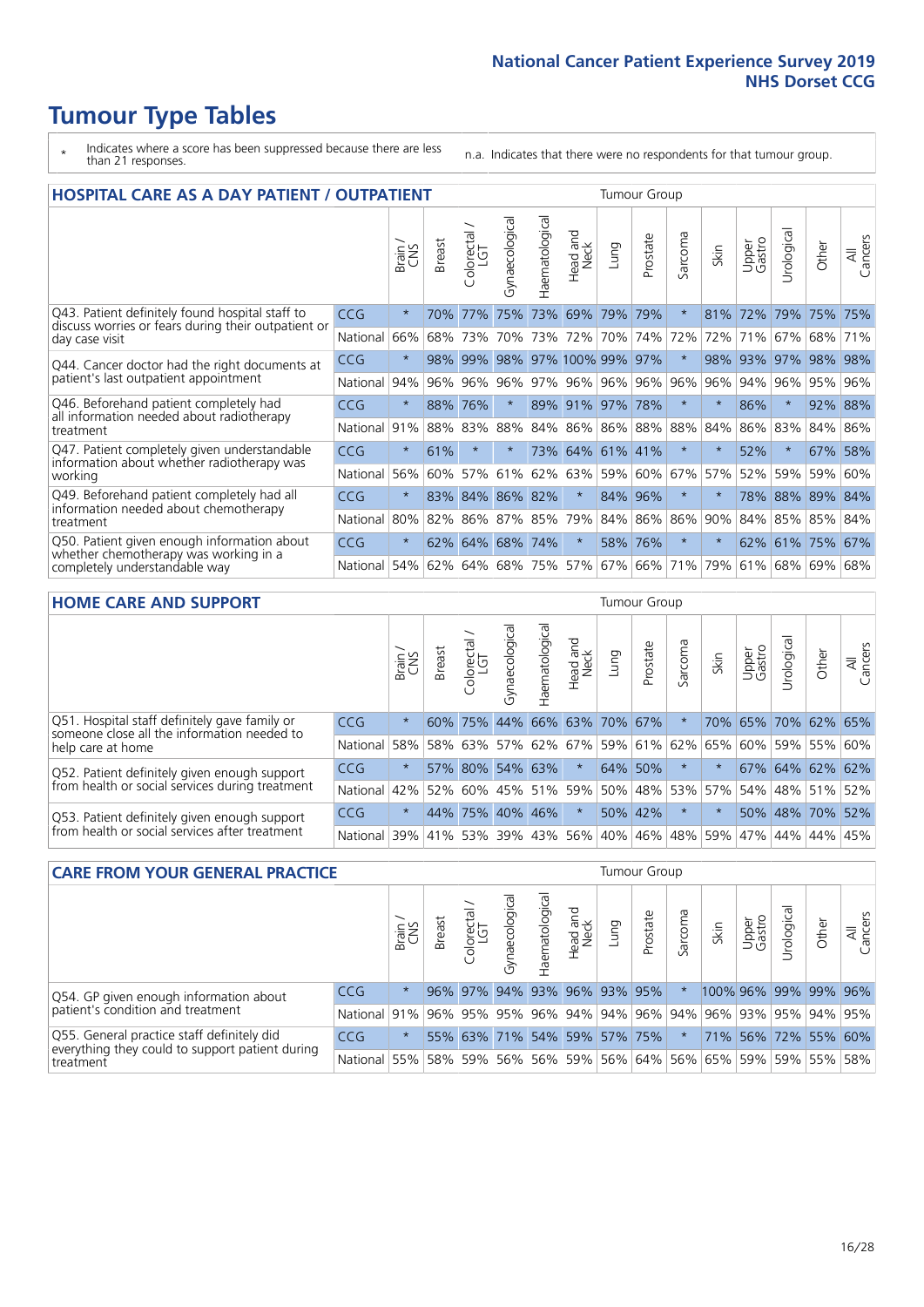- \* Indicates where a score has been suppressed because there are less than 21 responses.
- n.a. Indicates that there were no respondents for that tumour group.

#### **YOUR OVERALL NHS CARE** THE CONSTRUCTION OF THE THROUP GROUP TUMOUR GROUP

|            | Brain   | <b>Breast</b> | olorectal<br>LGT<br>Ū | Gynaecological | Haematological     | <b>Bad and<br/>Neck</b><br>Head | Lung                      | Prostate   | arcoma<br>$\sqrt{ }$                                                                                            | Skin | Upper<br>Gastro | लु<br>Urologia | Other          | All<br>Cancers                                                            |  |  |  |  |  |  |  |  |
|------------|---------|---------------|-----------------------|----------------|--------------------|---------------------------------|---------------------------|------------|-----------------------------------------------------------------------------------------------------------------|------|-----------------|----------------|----------------|---------------------------------------------------------------------------|--|--|--|--|--|--|--|--|
| <b>CCG</b> | $\star$ | 74%           | 79%                   | 66%            | 79%                | 73%                             | 84%                       |            | $\star$                                                                                                         | 86%  | 82%             |                |                | 79%                                                                       |  |  |  |  |  |  |  |  |
| National   | 60%     |               |                       | 69%            | 75%                |                                 |                           |            | 70%                                                                                                             | 79%  | 69%             | 74%            |                | 73%                                                                       |  |  |  |  |  |  |  |  |
| <b>CCG</b> | $\star$ |               |                       |                |                    |                                 |                           |            |                                                                                                                 | 53%  |                 |                |                |                                                                           |  |  |  |  |  |  |  |  |
| National   | 36%     | 41%           | 40%                   | 34%            | 36%                | 39%                             | 36%                       |            | 34%                                                                                                             | 44%  | 36%             | 33%            | 31%            | 38%                                                                       |  |  |  |  |  |  |  |  |
| <b>CCG</b> | $\star$ | 94%           |                       |                |                    |                                 |                           |            | $\star$                                                                                                         | 92%  |                 |                |                | 92%                                                                       |  |  |  |  |  |  |  |  |
| National   | 85%     |               |                       | 87%            |                    | 90%                             |                           |            | 88%                                                                                                             | 90%  | 86%             |                |                |                                                                           |  |  |  |  |  |  |  |  |
| <b>CCG</b> | $\star$ | $80\%$        |                       |                |                    |                                 |                           |            | $\star$                                                                                                         | 90%  |                 |                |                |                                                                           |  |  |  |  |  |  |  |  |
| National   | 58%     | 68%           | 73%                   | 66%            | 66%                | 71%                             | 71%                       |            | 68%                                                                                                             | 73%  | 66%             | 75%            | 64%            | 69%                                                                       |  |  |  |  |  |  |  |  |
| <b>CCG</b> | $\star$ | 23%           | 30%                   |                |                    |                                 |                           | 19%        | $\star$                                                                                                         | 17%  | 20%             | 13%            |                | 27%                                                                       |  |  |  |  |  |  |  |  |
| National   | 42%     | 30%           | 32%                   | 31%            | 33%                |                                 | 34%                       |            | 36%                                                                                                             | 20%  | 36%             | 21%            | 32%            | 30%                                                                       |  |  |  |  |  |  |  |  |
| <b>CCG</b> | $\star$ | 9.0           | 8.9                   | 8.2            | 9.0                | 8.9                             | 9.2                       | 8.9        | $\star$                                                                                                         | 9.3  | 8.8             | 9.1            | 8.9            | 8.9                                                                       |  |  |  |  |  |  |  |  |
| National   | 8.6     | 8.9           | 8.8                   | 8.7            | 8.9                | 8.8                             | 8.8                       | 8.8        | 8.8                                                                                                             | 8.9  | 8.7             | 8.7            | 8.7            | 8.8                                                                       |  |  |  |  |  |  |  |  |
|            |         |               |                       | $33\%$<br>87%  | 73% 73%<br>90% 88% | 91%<br>21% 34%                  | 88% 92% 91%<br>30%<br>21% | 73%<br>45% | 85%<br>73% 75%<br>38% 21% 34% 52% 29% 37%<br>40%<br>94% 91%<br>90% 88%<br>78% 75% 81% 76% 88% 82%<br>76%<br>31% |      |                 | 80%            | 82%<br>89% 94% | 81%<br>68%<br>28% 31% 37% 34%<br>93%<br>85% 87% 89%<br>76% 80% 81%<br>32% |  |  |  |  |  |  |  |  |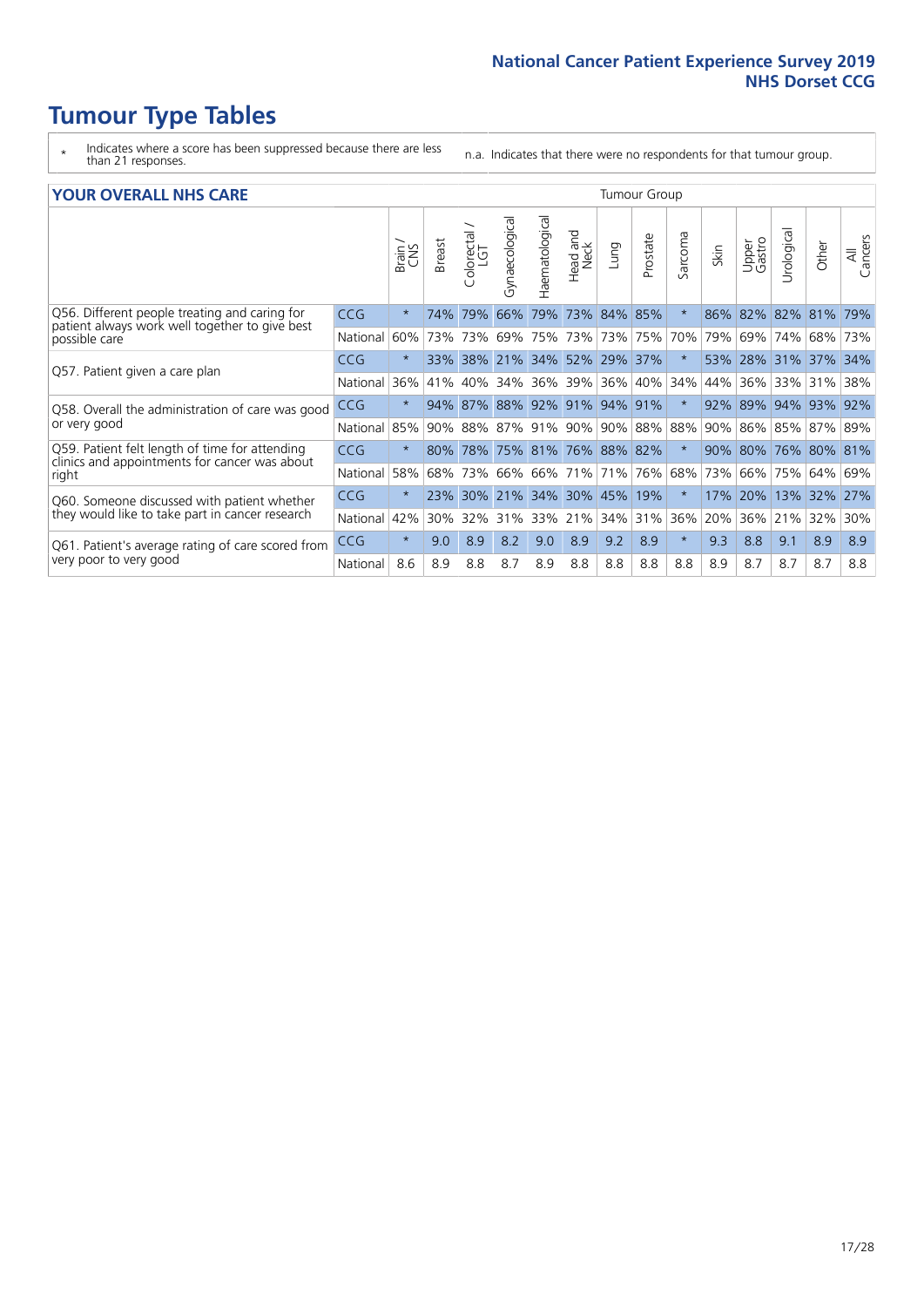### **Year on Year Charts**





#### **DIAGNOSTIC TESTS**





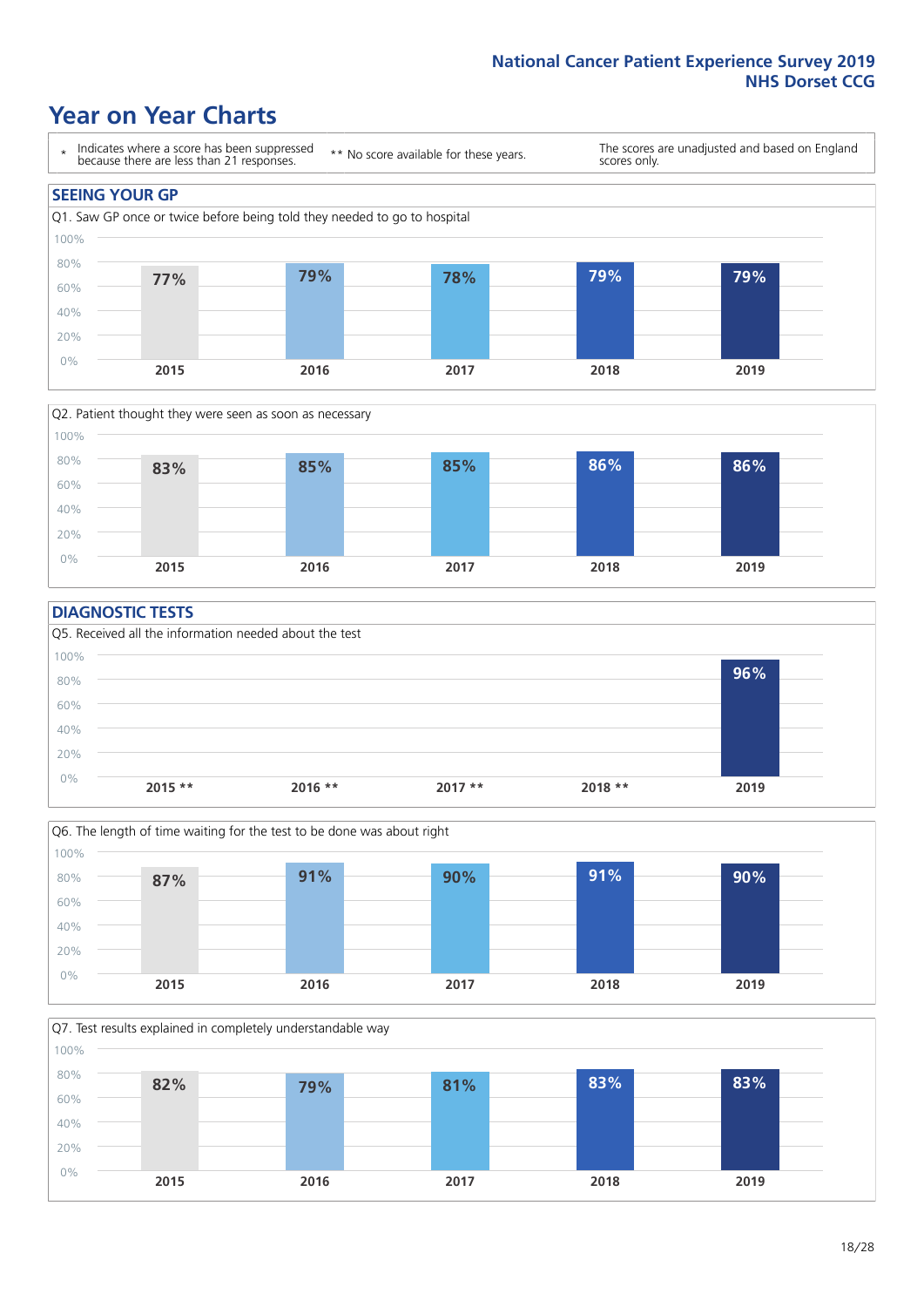### **Year on Year Charts**

\* Indicates where a score has been suppressed because there are less than 21 responses.

\*\* No score available for these years.

The scores are unadjusted and based on England scores only.









#### **DECIDING THE BEST TREATMENT FOR YOU**

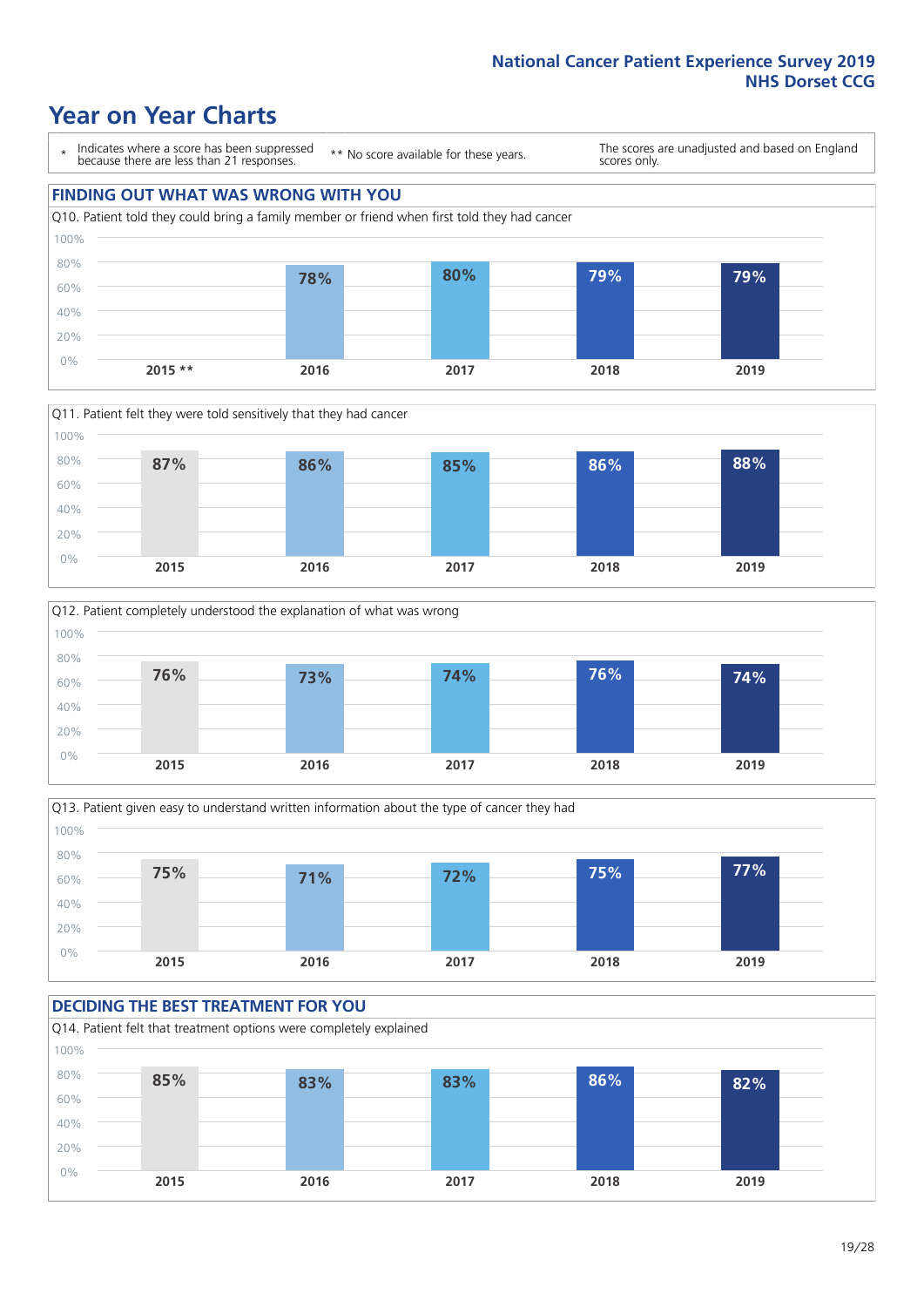### **Year on Year Charts**







Q18. Patient definitely involved as much as they wanted in decisions about care and treatment  $0%$ 20% 40% 60% 80% 100% **2015 \*\* 2016 \*\* 2017 \*\* 2018 \*\* 2019 82%**

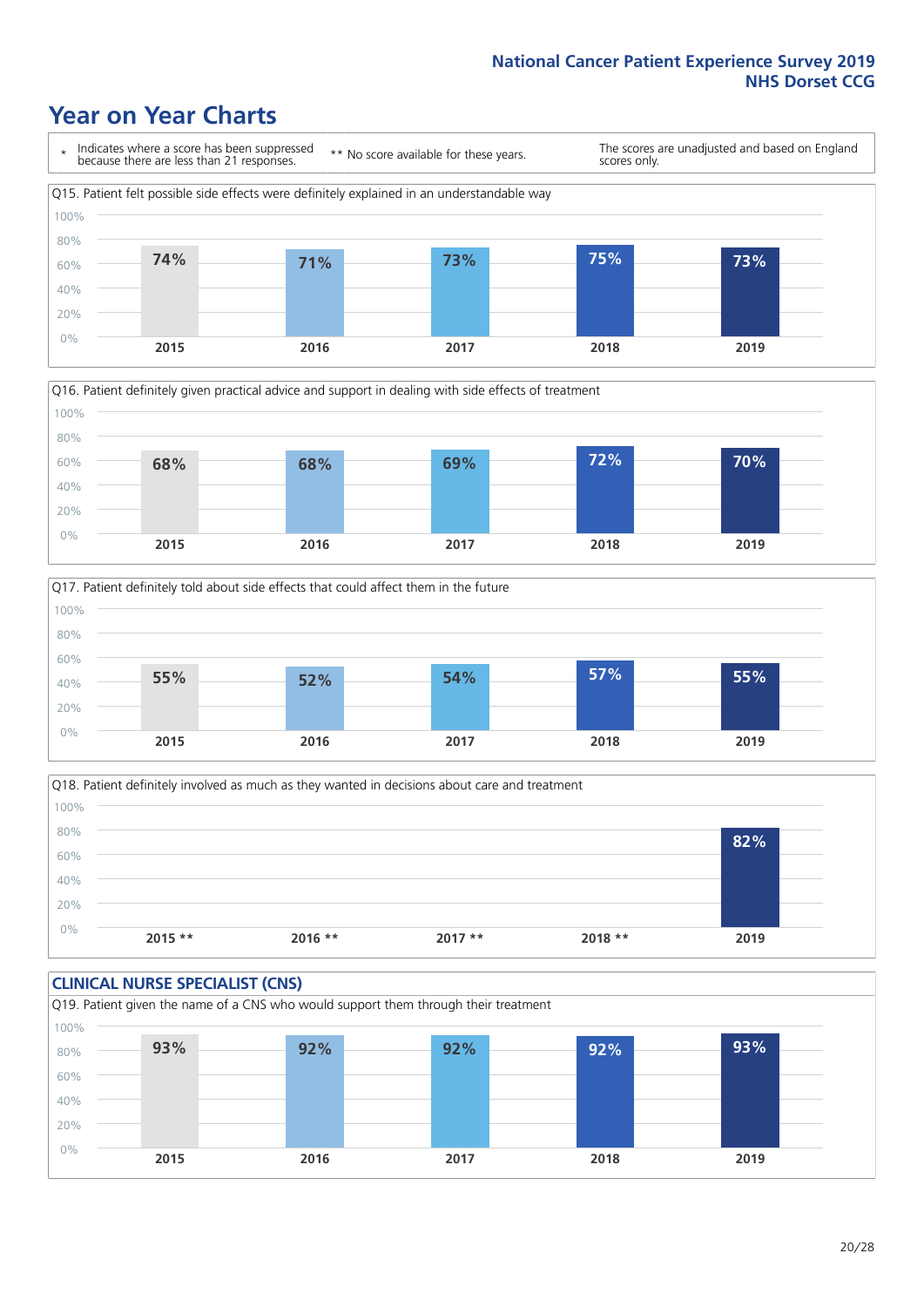### **Year on Year Charts**









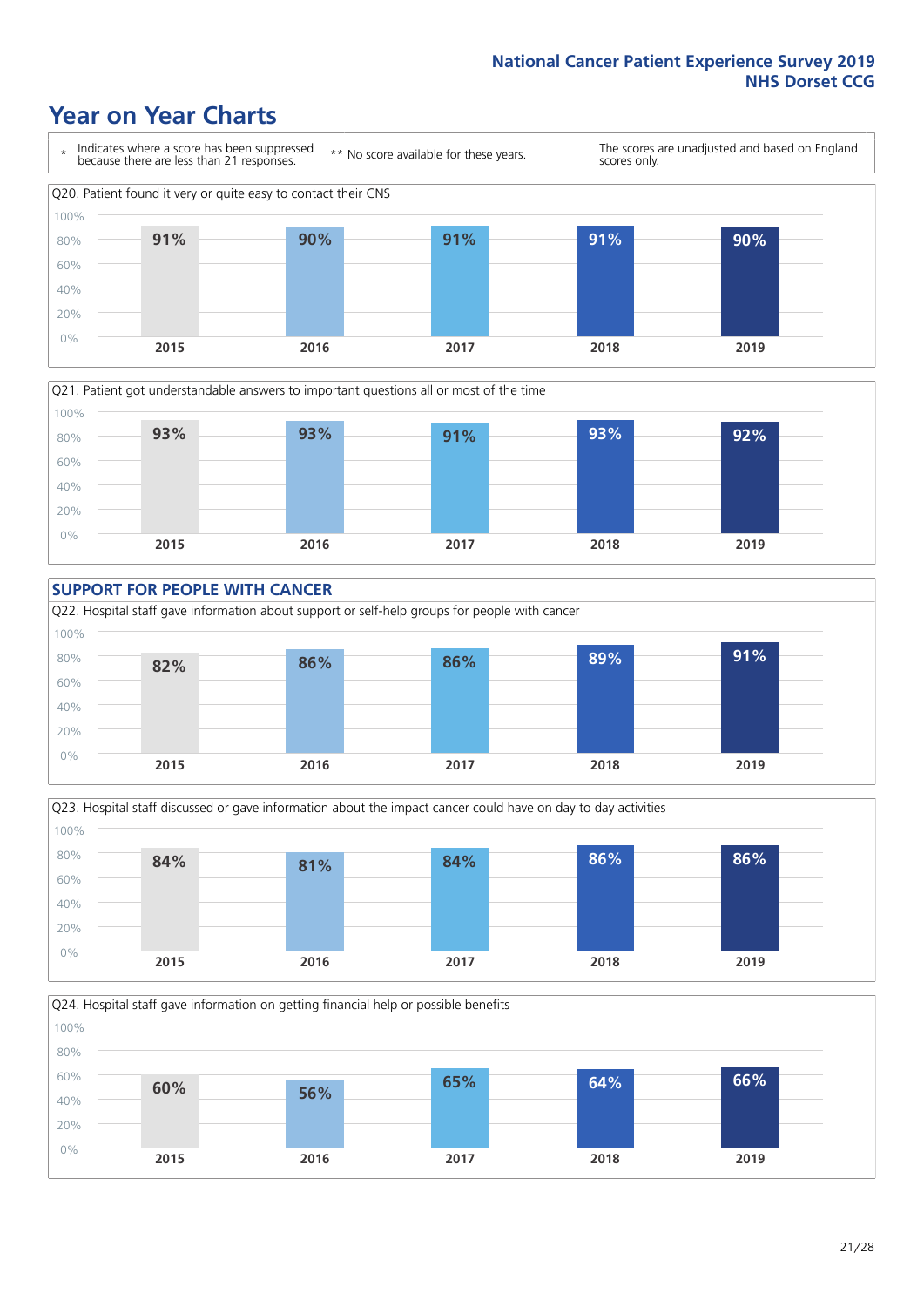### **Year on Year Charts**



#### **OPERATIONS**





#### **HOSPITAL CARE AS AN INPATIENT** Q30. Hospital staff didn't talk in front of patient as if patient wasn't there 0% 20% 40% 60% 80% 100% **2015 \*\* 2016 \*\* 2017 \*\* 2018 \*\* 2019 86%**

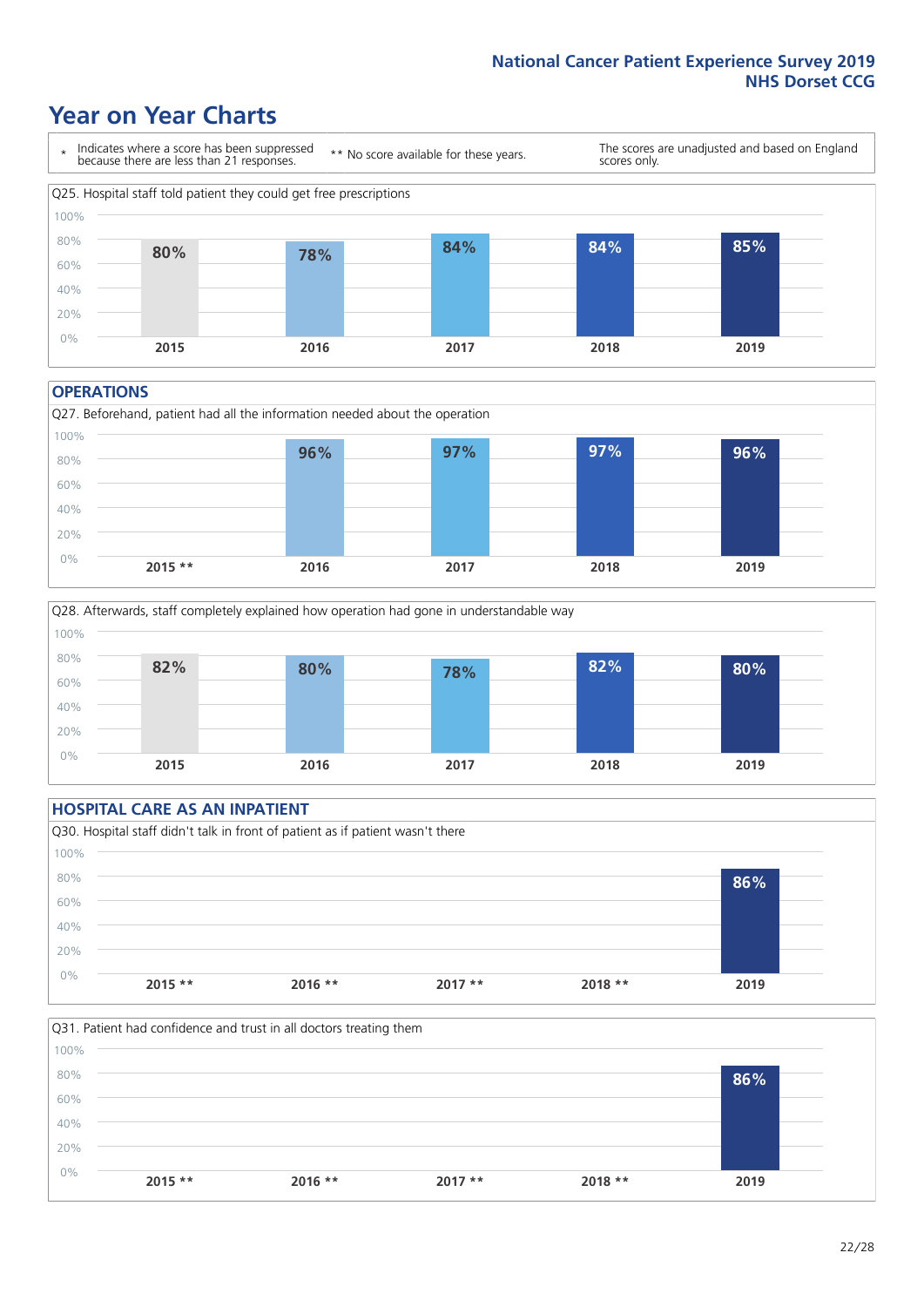### **Year on Year Charts**









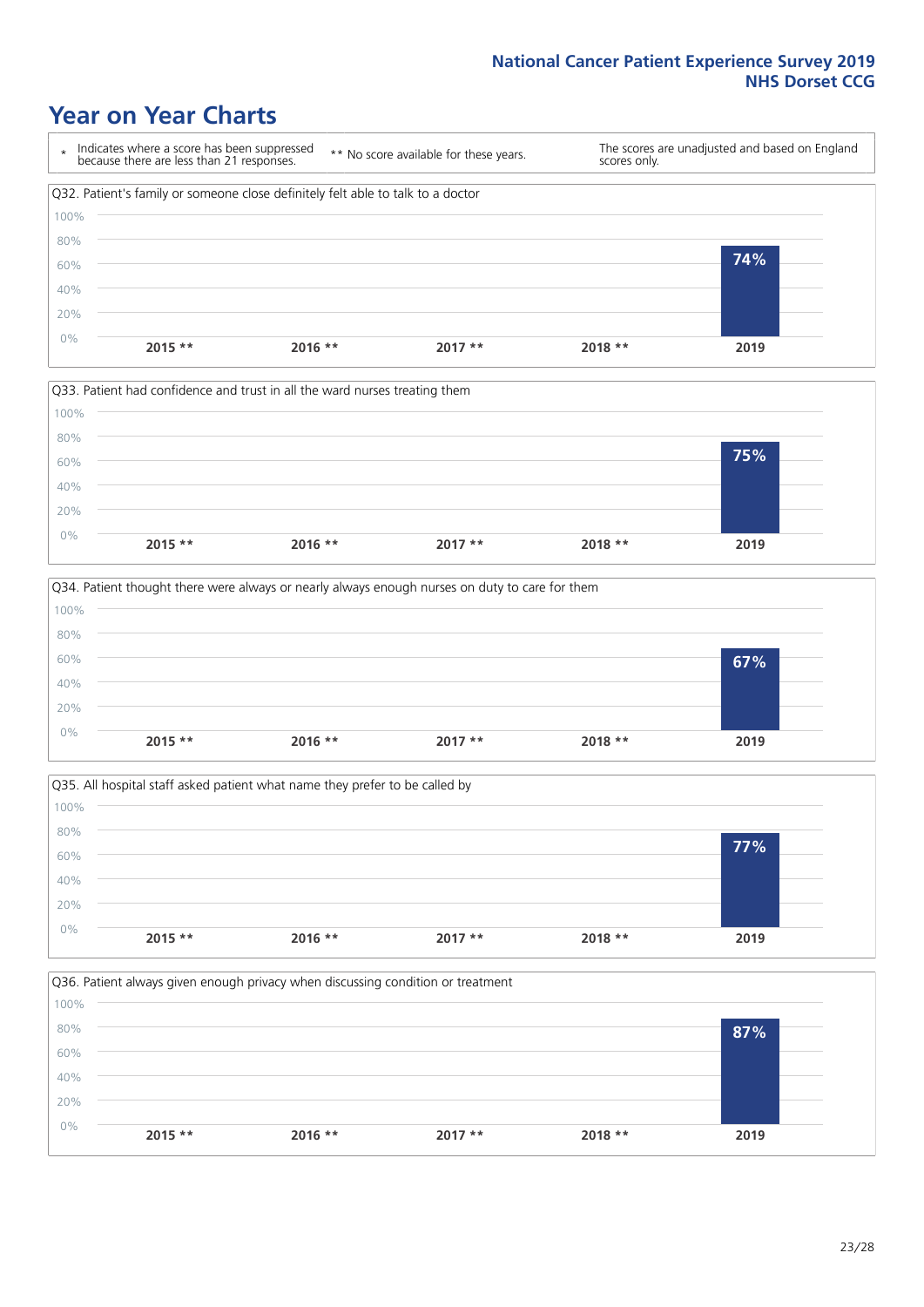### **Year on Year Charts**

\* Indicates where a score has been suppressed because there are less than 21 responses. \*\* No score available for these years. The scores are unadjusted and based on England scores only. Q37. Patient definitely found hospital staff to discuss worries or fears during their inpatient visit 0% 20% 40% 60% 80% 100% **2015 \*\* 2016 \*\* 2017 \*\* 2018 \*\* 2019 55%**







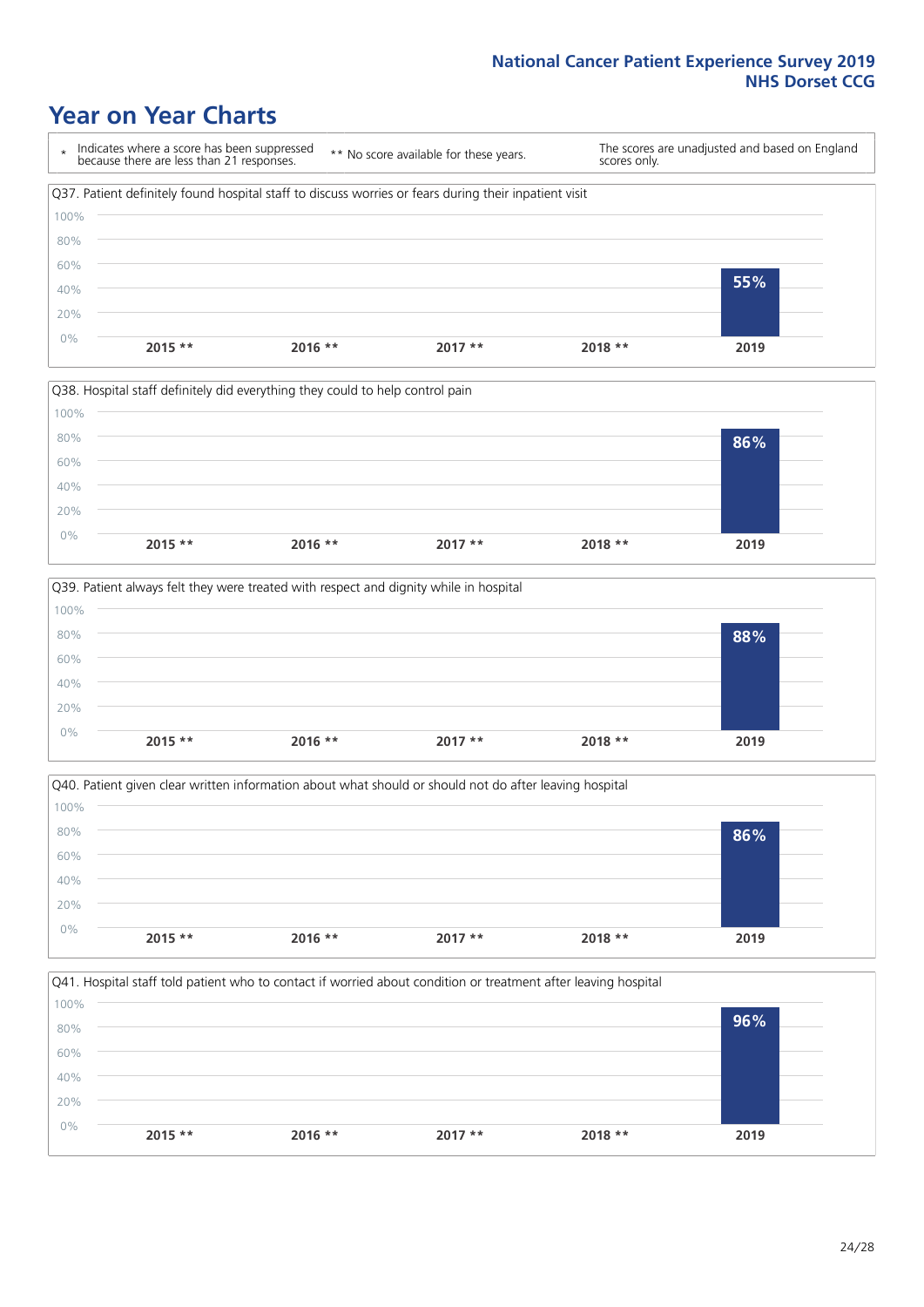### **Year on Year Charts**

\* Indicates where a score has been suppressed because there are less than 21 responses.

\*\* No score available for these years.

The scores are unadjusted and based on England scores only.

#### **HOSPITAL CARE AS A DAY PATIENT / OUTPATIENT**









Q49. Beforehand patient completely had all information needed about chemotherapy treatment 0% 20% 40% 60% 80% 100% **2015 2016 2017 2018 2019 85% 83% 83% 86% 84%**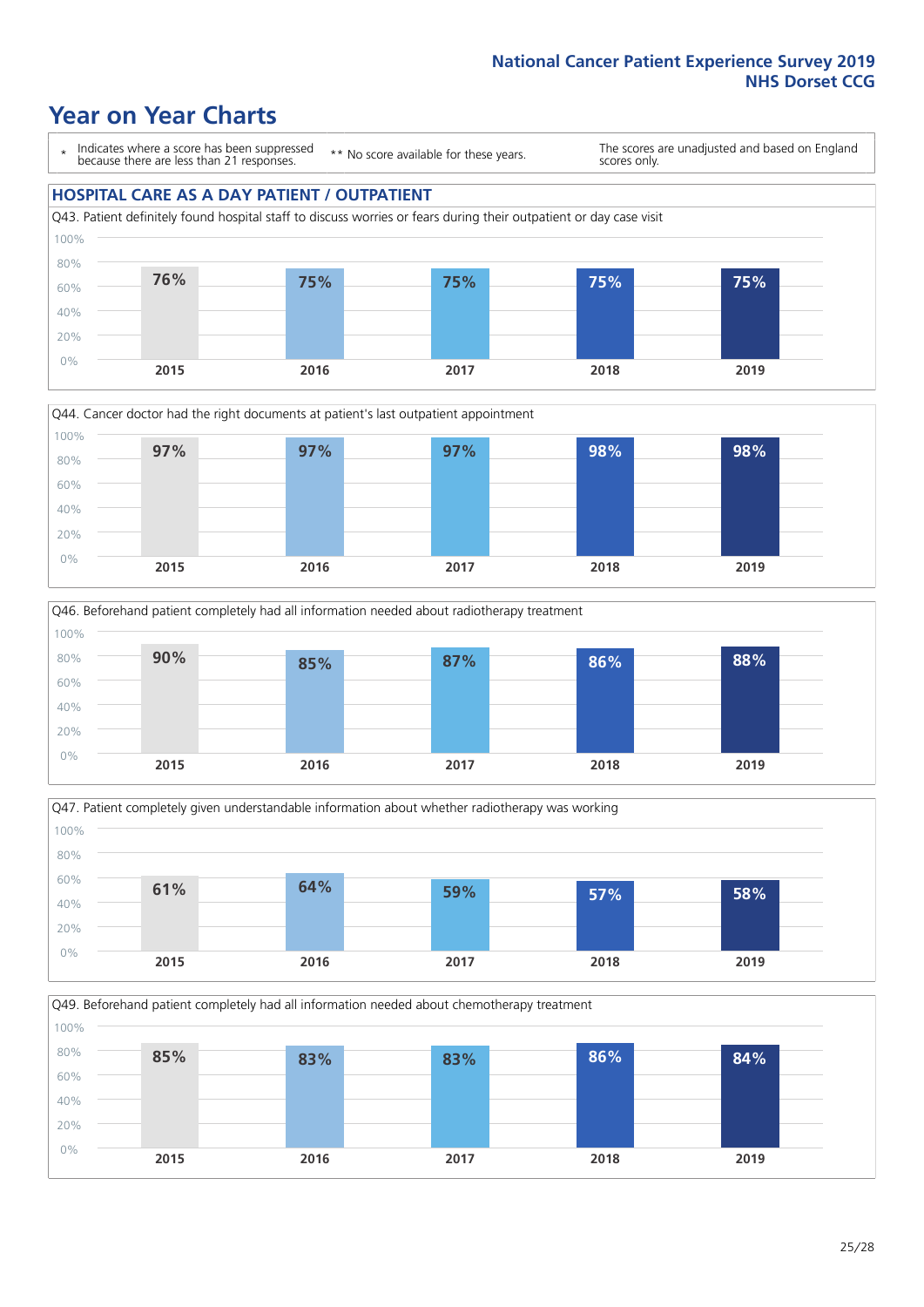### **Year on Year Charts**

\* Indicates where a score has been suppressed because there are less than 21 responses. \*\* No score available for these years. The scores are unadjusted and based on England scores only. Q50. Patient given enough information about whether chemotherapy was working in a completely understandable way 0% 20% 40% 60% 80% 100% **2015 2016 2017 2018 2019 74% 68% 70% 73% 67%**

#### **HOME CARE AND SUPPORT**







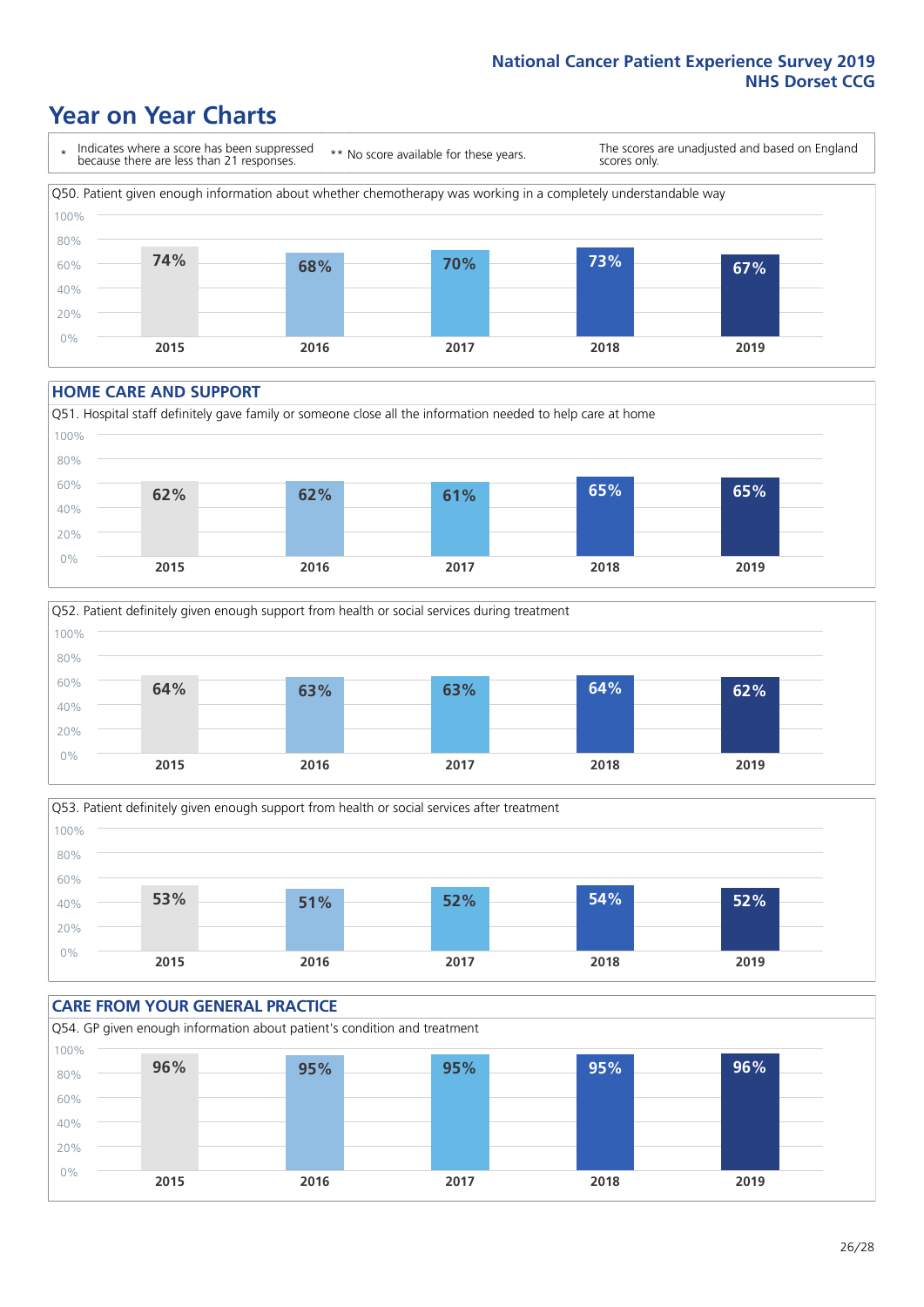### **Year on Year Charts**

\* Indicates where a score has been suppressed because there are less than 21 responses.

\*\* No score available for these years.

The scores are unadjusted and based on England scores only.



#### **YOUR OVERALL NHS CARE**







Q59. Patient felt length of time for attending clinics and appointments for cancer was about right 100%